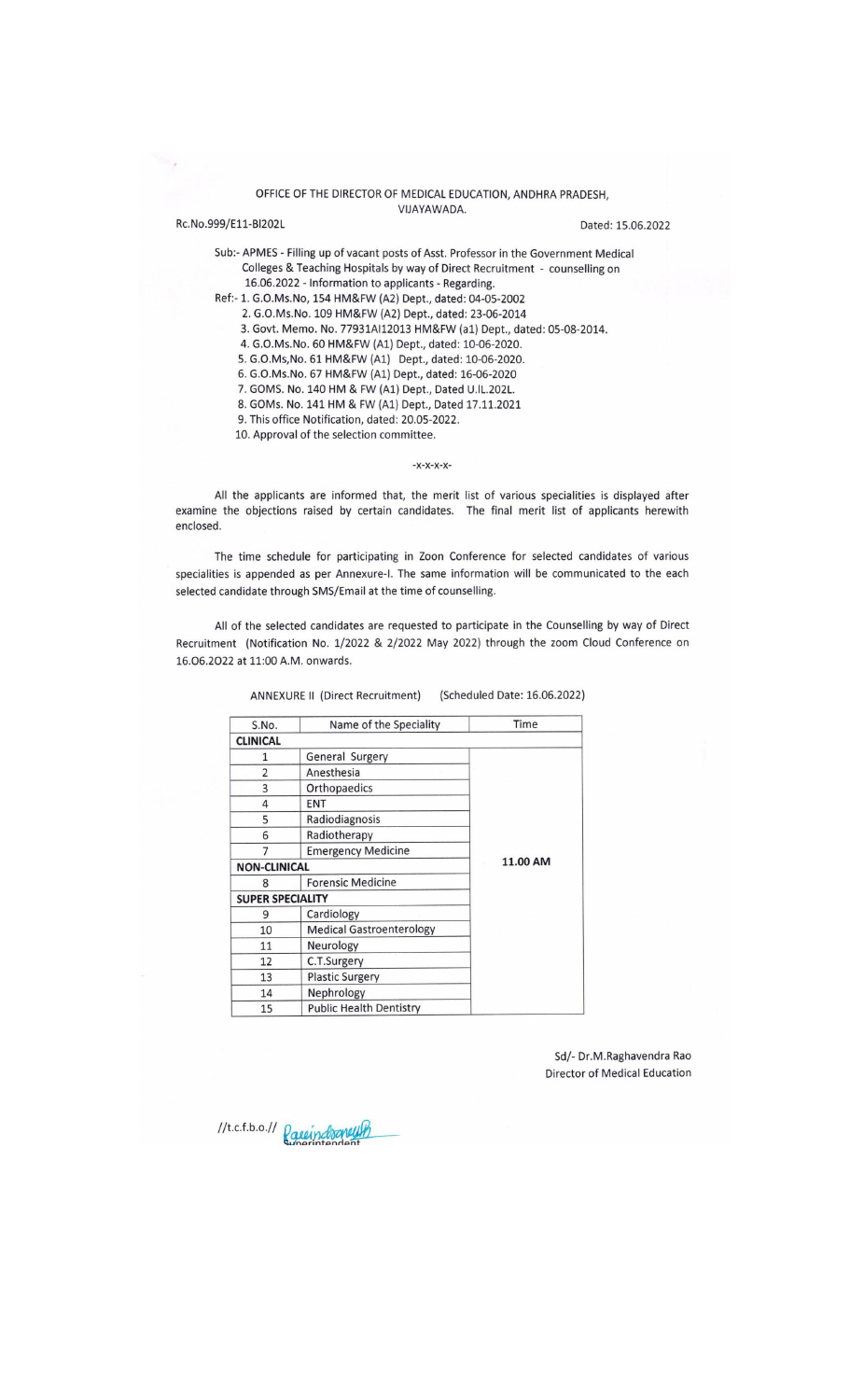#### INSTRUCTIONS TO BE FOLLOWED TO PARTICIPATE TN THE ZOOM CONFERENEE i

1. Download the Zoom Cloud App Play store and prepare to join the Zoom Conference.

2. Zoom Cloud Meeting ID No, Pass code / Link will be sent to your registered Mobile Number and e-mail ID through SMS and E-mails, 10 minutes before the commencement of the schedule,

3. Click on link, sent to your mobile / email to join in Zoom Conference.

4. Type the Serial Number in the Final Selection List; preceding your Name and Click on "Join" button to participate in Zoom Conference. - Ex. Sl.No. your name (01 Dr. XXX).

> Sd/- Dr.M.Raghavendra Rao Director of Medical Education

//t.c.f.b.o.// Passein chreueupf

 ${\tt To}$ 

The Director of Public Health & Family Welfare, A.P., Gollapudi, Vijayawada. The Commissioner, APWP, Gollapudi, Vuayawada. All the Principals of Govt. Medical Colleges in the State. Copy to the Superintendents of Teaching and allied Hospitals. Copy to the Chief Information Officer of this office Copy to the spare.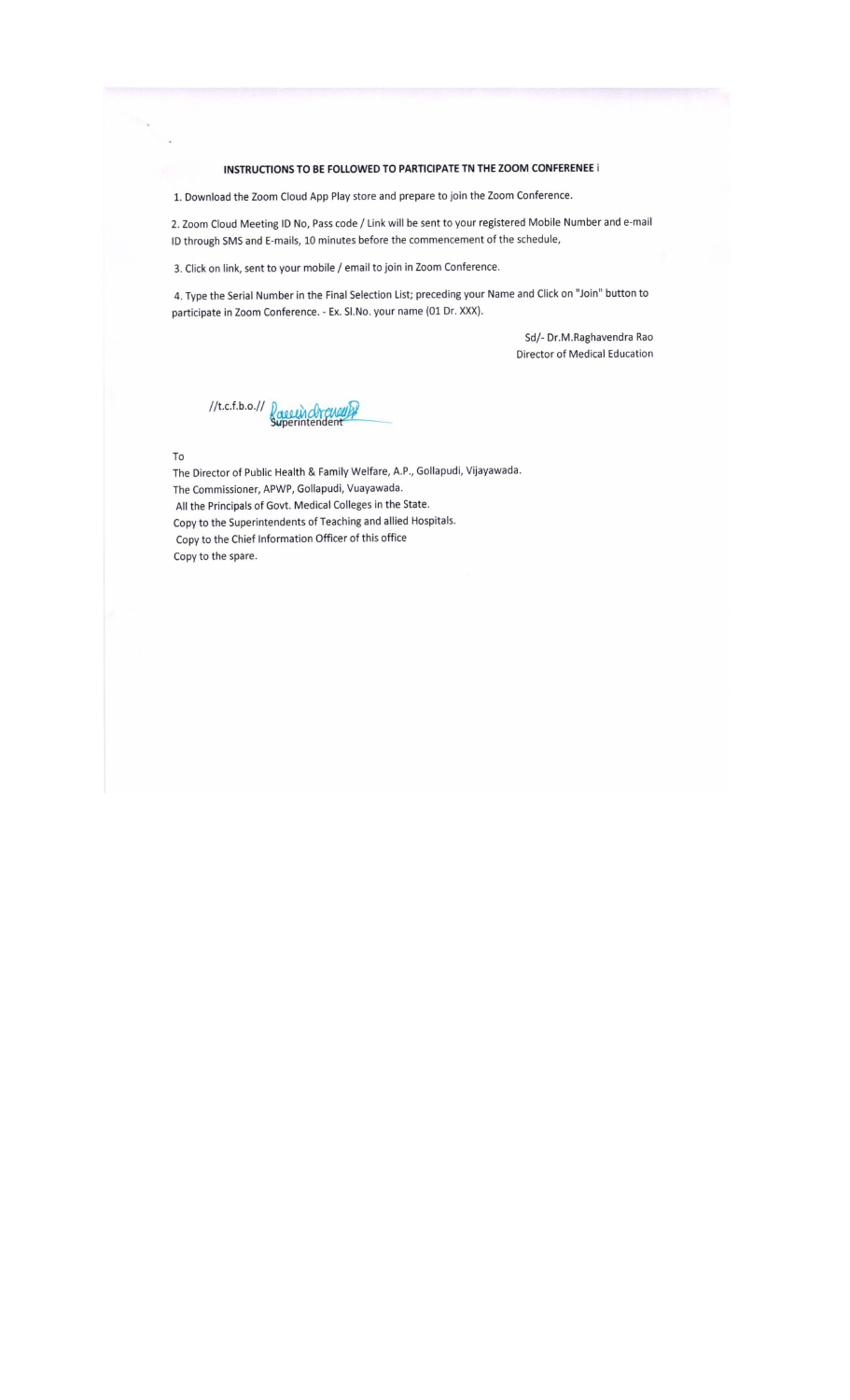| S.No           | <b>Post Name</b>                                   | <b>Specality</b>                           | <b>Application ID</b> | <b>Name</b>                                          | Gender          | <b>DOB</b>        | Social<br><b>Status</b> | Consider Disabilit<br>as Local | $\mathbf{y}$ | Ex-<br>Servic<br>$\mathbf{e}$ | Qualification   | <b>Specialty I</b><br>Medical                  | <b>Year of<br/>Passing</b>           | Marks Typ                                          | Max. Marks<br>Obtained<br>Marks | Marks 75%                               | Seniority<br>upto May<br>2022<br>2022<br>Weightage<br>Contrad<br>Central<br>Linstitution |         | Total       | A.S<br>Marks<br>75% | A.S            | A.S<br>Weig<br>Seni htage<br>ority Contr<br>act | A.S<br>Cent<br>ral<br>Insti<br>tutio<br>$\mathbf{r}$ | A.S<br>Total  | <b>Remarks</b> | <b>Application</b><br><b>Status</b> |
|----------------|----------------------------------------------------|--------------------------------------------|-----------------------|------------------------------------------------------|-----------------|-------------------|-------------------------|--------------------------------|--------------|-------------------------------|-----------------|------------------------------------------------|--------------------------------------|----------------------------------------------------|---------------------------------|-----------------------------------------|------------------------------------------------------------------------------------------|---------|-------------|---------------------|----------------|-------------------------------------------------|------------------------------------------------------|---------------|----------------|-------------------------------------|
|                | DME - Assistant<br>Professor Direct<br>Recruitment | Anaesthesia                                | 1009698               | <b>BEZAWADA</b><br><b>PRAVEEN</b><br><b>GANDHI</b>   | Male            | 02-09-1987        | <b>SC</b>               | <b>YES</b>                     | NO           | $\rm NO$                      | ЯD              | ANAESTHESIA                                    | $\circ$<br>$-201$<br>$\overline{4}$  | Marks                                              | 002                             | $\overline{\phantom{0}}$<br>393<br>42.1 | $\overline{10}$<br>$\infty$                                                              | $\circ$ | 55.1        | 42.1                | $\mathbf{3}$   | 10                                              | $\overline{0}$                                       | 55.1          |                | Accepted                            |
| $\overline{2}$ | DME - Assistant<br>Professor Direct<br>Recruitment | Anaesthesia                                | 1009771               | <b>GANTELA</b><br><b>VIJAYA</b>                      |                 | Female 07-12-1984 | <b>SC</b>               | NO                             | NO           | $\rm NO$                      | Ê               | ANAESTHESIA                                    | 2014<br>$\overline{+}$               | Marks                                              | 002                             | 46.5<br>434                             | $\circ$<br>$\infty$                                                                      | $\circ$ | ഗ<br>54.    | 46.5                | 8              | $\overline{0}$                                  | $\overline{0}$                                       | 54.5          |                | Accepted                            |
| 3              | DME - Assistant<br>Professor Direct<br>Recruitment | Anaesthesia                                | 1009701               | MALLEPOGU<br><b>TEJESH</b><br><b>KUMAR</b>           | Male            | 18-08-1991        | <b>SC</b>               | <b>YES</b>                     | NO           | NO                            | $\Xi$           | <b>NAESTHESIC</b><br>LOGY                      | 2019<br>$\downarrow$                 | Marks                                              | 00                              | 43.61<br>407                            | $\circ$<br>$\infty$                                                                      | $\circ$ | 46.6        | 43.6                | 3              | $\overline{0}$                                  | $\overline{0}$                                       | 46.6          |                | Accepted                            |
| 4              | DME - Assistant<br>Professor Direct<br>Recruitment | Anaesthesia                                | 1009693               | Edur Mahesh                                          | Male            | 10-04-1987        | <b>SC</b>               | <b>YES</b>                     | NO           | $\rm NO$                      | 且               | ANAESTHESIA                                    | 2020<br>৬                            | $\mathbf{\underline{\underline{\alpha}}}$<br>Grade | $\frac{1}{2}$                   | LO.<br>42.7<br>$\circ$                  | $\circ$<br>$\overline{\phantom{a}}$                                                      | $\circ$ | r.<br>43.7  | 42.4                | -1             | 2.5                                             | $\overline{0}$                                       | 45.9          |                | Accepted                            |
| $\overline{5}$ | DME - Assistant<br>Professor Direct<br>Recruitment | Anaesthesia                                | 1009840               | jala mrudula                                         | Female          | 10-05-1990        | <b>SC</b>               | <b>YES</b>                     | NO           | $\rm NO$                      | ЯD              | <b>ANAESTHESIA</b>                             | 2020<br>$\infty$                     | Marks                                              | 700                             | 44.89<br>419                            | $\circ$<br>$\overline{\phantom{a}}$                                                      | $\circ$ | 45.89       | 44.9                | $\overline{1}$ | $\overline{0}$                                  | $\overline{0}$                                       | 45.9          |                | Accepted                            |
| 6              | DME - Assistant<br>Professor Direct<br>Recruitment | Anaesthesia                                | 1009828               | <b>MUTHUKUR</b><br><b>PRIYANKA</b>                   | $\mbox{Female}$ | 14-05-1989        | <b>SC</b>               | <b>YES</b>                     | NO           | NO                            | $\Xi$           | ANAESTHESIC<br>LOGY                            | 2019<br>$\overline{a}$               | $\mathbf{\underline{\underline{\alpha}}}$<br>Grade | 57                              | LO.<br>42.7<br>$\circ$                  | $\circ$<br>$\infty$                                                                      | $\circ$ | r.<br>45.7  | 42.8                | 3              | $\overline{0}$                                  | $\overline{0}$                                       | 45.8          |                | Accepted                            |
| $\overline{7}$ | DME - Assistant<br>Professor Direct<br>Recruitment | Anaesthesia                                | 1009729               | <b>MYLABATHU</b><br>LA NEELA<br><b>JYOTHI</b>        | Female          | 10-05-1987        | <b>ST</b>               | <b>YES</b>                     | NO           | $\rm NO$                      | $\overline{AB}$ | ANAESTHESIA                                    | 19<br>$\overline{20}$<br>৬           | $\mathbf{\underline{m}}$<br>Grade                  | $\frac{1}{2}$                   | LO.<br>42.7<br>$\circ$                  | $\overline{4}$<br>$\mathbf{\Omega}$                                                      | $\circ$ | w<br>48.7   | 40.2                | $\overline{0}$ | 5                                               | $\overline{0}$                                       | 45.2          |                | Accepted                            |
|                | DME - Assistant<br>Professor Direct<br>Recruitment | Cardio<br>Thoracic<br>Surgery /<br>C.V.T.S | 1009841               | Katti Ravi<br>kumar                                  | Male            | 27-05-1984        | <b>SC</b>               | <b>YES</b>                     | NO           | NO                            | M.Ch            | cardiothoracic<br>surgery                      | 7-2019                               | Marks                                              | 007                             | 49.29<br>460                            | $\circ$<br>$\mathbf{\Omega}$                                                             | $\circ$ | 1.29<br>LO. | 49.3                | 2              | $\overline{0}$                                  | $\overline{0}$                                       | 51.3          |                | Accepted                            |
| $\mathbf{I}$   | DME - Assistant<br>Professor Direct<br>Recruitment | Cardiology                                 | 1009603               | <b>TEPPA</b><br><b>SANTOSH</b><br><b>KUMAR</b>       | Male            | 06-05-1988        | <b>SC</b>               | <b>YES</b>                     | NO           | $NO$ $\geq$                   |                 | CARDIOLOGY                                     | 202<br>$\infty$                      | Marks                                              | 700                             | 42.54<br>397                            | $\circ$<br>$\circ$                                                                       | $\circ$ | 42.54       | 42.5                | $\overline{0}$ | $\overline{0}$                                  | $\overline{0}$                                       | 42.5          |                | Accepted                            |
| 1              | DME - Assistant<br>Professor Direct<br>Recruitment | DVL<br>(Dermatology<br>$/$ STD $)$         | 1009672               | <b>SEVA</b><br><b>PRAVEEN</b>                        | Male            | 01-07-1993        | <b>ST</b>               | YES                            | NO           | $\rm NO$                      | $\vert$ $\Xi$   | DVL<br>DERMATOLOG<br>Y & STD)                  | -2020<br>$\infty$                    | $\Delta$<br>Grade                                  | $\mathcal{L}_{\mathcal{L}}$     | 52.5<br>$\circ$                         | $\circ$<br>$\overline{ }$                                                                | $\circ$ | 53.5        | 49.3                | -1             | $\overline{0}$                                  | $\overline{0}$                                       | 50.3          |                | Accepted                            |
| $\overline{2}$ | DME - Assistant<br>Professor Direct<br>Recruitment | DVL<br>(Dermatology<br>$/$ STD $)$         | 1009659               | dhanyasi<br>viswambhari Female 16-12-1989<br>vardhan |                 |                   | <b>SC</b>               | <b>YES</b>                     | NO           | NO                            | $\vert$ $\Xi$   | DERMATOLOG<br>VENEREOLOG<br>Y LEPROSY<br>(DVL) | $\circ$<br>$-201$<br>$\overline{4}$  | ${\rm \textit{Marks}}$                             | $rac{614}{10}$                  | 44.89                                   | $\sim$<br>$\infty$                                                                       | $\circ$ | 49.89       | 44.9                | 3              | $\overline{2}$                                  | $\overline{0}$                                       | 49.9          |                | Accepted                            |
| 3              | DME - Assistant<br>Professor Direct<br>Recruitment | DVL<br>(Dermatology<br>$/$ STD $)$         | 1009857               | <b>MOCHERLA</b><br><b>SHINY</b><br><b>PRIYANKA</b>   |                 | Female 19-02-1990 | <b>SC</b>               | <b>YES</b>                     | NO           | NO                            | l a             | Dermatology, ve<br>nerology&<br>Leprosy        | $\infty$<br>$-201$<br>$\overline{4}$ | $\mathbf{\underline{\square}}$<br>Grade            | 57                              | LO.<br>42.7<br>$\circ$                  | $\circ$<br>$\overline{4}$                                                                | $\circ$ | ഗ<br>46.7   | 45.2                | $\overline{4}$ | $\overline{0}$                                  | $\overline{0}$                                       | 49.2          |                | Accepted                            |
| 4              | DME - Assistant<br>Professor Direct<br>Recruitment | DVL<br>(Dermatology<br>$/$ STD $)$         | 1009785               | <b>GUJJULA</b><br><b>SUMALATHA</b>                   |                 | Female 10-05-1988 | <b>ST</b>               | YES                            | NO           | NO                            | CD              | DVL                                            | 8-2020                               | Marks                                              | 700                             | 47.36<br>442                            | $\circ$<br>$\overline{\phantom{0}}$                                                      | $\circ$ | 48.36       | 47.4                | 1              | $\overline{0}$                                  |                                                      | $0 \mid 48.4$ |                | Accepted                            |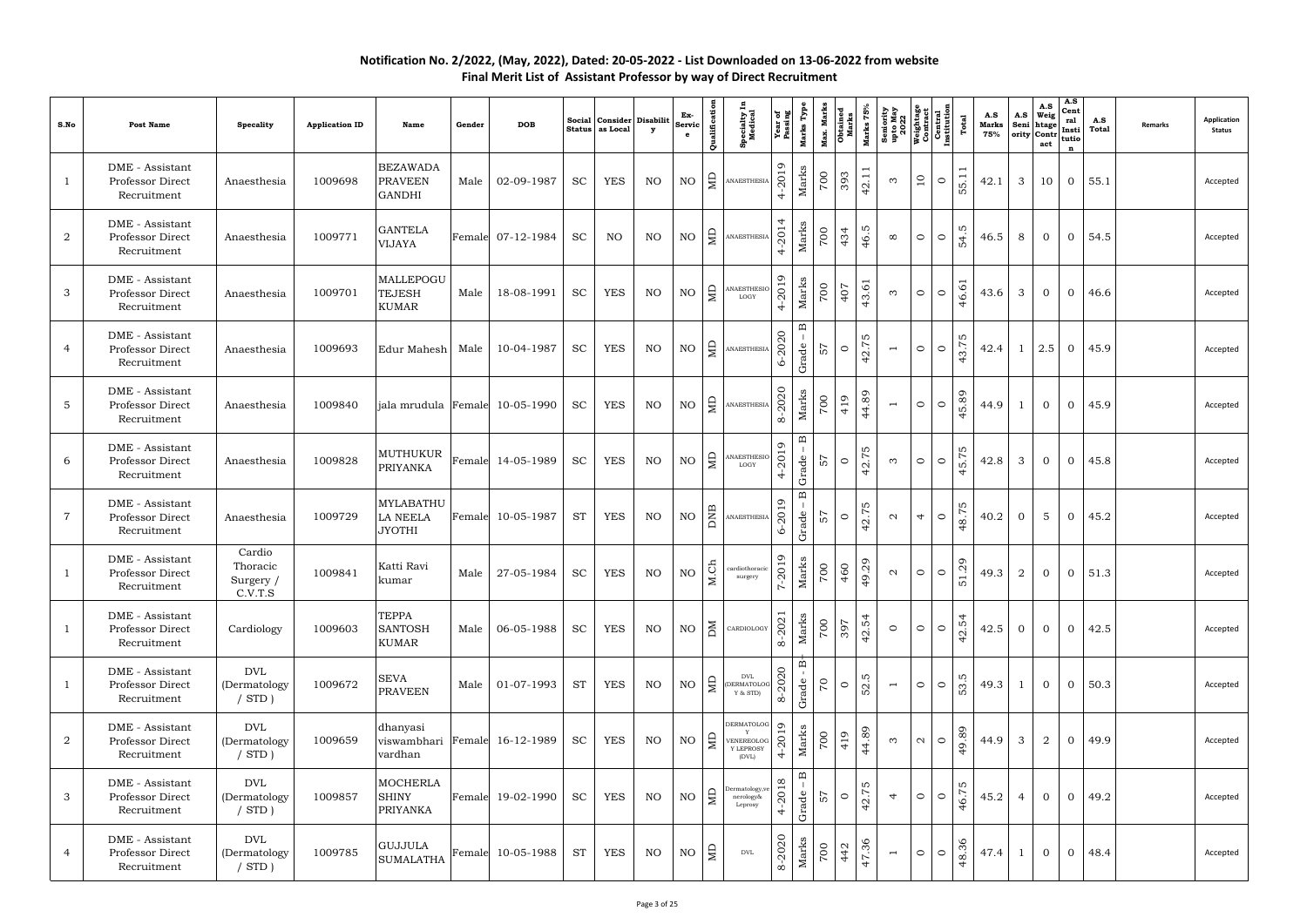| S.No           | Post Name                                          | <b>Specality</b>                          | <b>Application ID</b> | Name                                                  | Gender | <b>DOB</b>        | Social                      | Consider Disabilit<br>Status as Local | y  | Ex-<br>Servi<br>$\mathbf{e}$ | Qualification             | <b>Specialty I</b><br>Medical                                   | Year of<br>Passing           | Marks Type<br>Max. Marks   | <b>Obtained</b><br>Marks | Marks 75% | Seniority<br>upto May<br>2022<br>Neightage<br>Contract<br>Central<br>Linstitution<br>Institution |                              | Total       | A.S<br>Marks<br>75% | A.S<br>Seni    | A.S<br>$Weig$<br>htage<br>$\vert \text{ority} \vert \text{Contr} \vert \text{tutio} \vert$<br>act | A.S<br>Cent<br>ral<br>$\mathbf n$ | A.S<br>Total | Remarks                                                                                                                                   | <b>Application</b><br><b>Status</b> |
|----------------|----------------------------------------------------|-------------------------------------------|-----------------------|-------------------------------------------------------|--------|-------------------|-----------------------------|---------------------------------------|----|------------------------------|---------------------------|-----------------------------------------------------------------|------------------------------|----------------------------|--------------------------|-----------|--------------------------------------------------------------------------------------------------|------------------------------|-------------|---------------------|----------------|---------------------------------------------------------------------------------------------------|-----------------------------------|--------------|-------------------------------------------------------------------------------------------------------------------------------------------|-------------------------------------|
| $\overline{5}$ | DME - Assistant<br>Professor Direct<br>Recruitment | <b>DVL</b><br>(Dermatology<br>$/$ STD $)$ | 1009656               | PVSVPHS<br><b>BRAHMA</b>                              | Male   | 20-05-1986        | <b>SC</b>                   | <b>YES</b>                            | NO | NO                           | DNB                       | <b>DERMATOLOG</b><br>Y, VENEREOLO<br>${\rm GY}$ AND<br>LEPROSY. | 10-2020                      | $\mathbf m$<br>Grade<br>57 | $\circ$                  | 42.75     | $\overline{\phantom{a}}$                                                                         | $\circ$<br>$\circ$           | LO.<br>43.7 | 44.8                | 2              | $\overline{0}$                                                                                    | $\overline{0}$                    | 46.8         |                                                                                                                                           | Accepted                            |
| 1              | DME - Assistant<br>Professor Direct<br>Recruitment | Emergency<br>Medicine                     | 1009805               | <b>GUNDI</b><br><b>PAVAN</b><br><b>KUMAR</b>          | Male   | 25-02-1990        | <b>SC</b>                   | <b>YES</b>                            | NO | NO                           | $\mathop{\rm \mathbb{R}}$ | <b>EMERGENCY</b><br>MEDICINE                                    | $5 - 202$                    | Marks<br>700               | 496                      | 53.14     | $\overline{\phantom{a}}$                                                                         | $\circ$<br>$\circ$           | 54.14       | 53.1                | 1              | $\overline{0}$                                                                                    | $\overline{0}$                    | 54.1         |                                                                                                                                           | Accepted                            |
| $\overline{2}$ | DME - Assistant<br>Professor Direct<br>Recruitment | Emergency<br>Medicine                     | 1009816               | <b>SATRI</b><br>VENKATESH                             | Male   | 12-06-1988        | <b>SC</b>                   | <b>YES</b>                            | NO | NO                           | MD                        | <b>EMERGENCY</b><br>MEDICINE                                    | $\overline{z}$<br>$6 - 201'$ | Marks<br>700               | 376                      | 40.29     | $\overline{4}$                                                                                   | $\circ$<br>$\mathbf{\Omega}$ | 46.29       | 40.3                | 4              | 2                                                                                                 | $\overline{0}$                    | 46.3         |                                                                                                                                           | Accepted                            |
| $\mathbf{1}$   | DME - Assistant<br>Professor Direct<br>Recruitment | <b>ENT</b>                                | 1009623               | Kanchumurt<br>hy Aditya                               | Male   | 04-08-1988        | $\protect\operatorname{SC}$ | <b>YES</b>                            | NO | $\rm NO$                     | МS                        | ENT                                                             | $4 - 2015$                   | Marks<br>700               | 402                      | 43.07     | $\overline{ }$                                                                                   | 12.5<br>$\circ$              | 62.57       | 43.1                | $\overline{7}$ | 10                                                                                                | $\overline{0}$                    | 60.1         |                                                                                                                                           | Accepted                            |
| $\overline{2}$ | DME - Assistant<br>Professor Direct<br>Recruitment | <b>ENT</b>                                | 1009802               | <b>KUNDIRTHI</b><br><b>CHAITANYA</b><br><b>BABJEE</b> | Male   | 13-10-1980        | <b>SC</b>                   | <b>YES</b>                            | NO | NO                           | МS                        | <b>CORHINOLAR</b><br>YNGOLOGY<br>(ENT)                          | $5 - 2014$                   | Marks<br>800               | 442                      | 41.44     | $\infty$                                                                                         | $\circ$<br>S                 | 54.44       | 41.4                | 8              | $\overline{0}$                                                                                    | $5\overline{)}$                   | 54.4         |                                                                                                                                           | Accepted                            |
| 3              | DME - Assistant<br>Professor Direct<br>Recruitment | <b>ENT</b>                                | 1009743               | <b>CHILAKA</b><br><b>RATNA TEJA</b>                   | Male   | 06-03-1988        | <b>SC</b>                   | <b>YES</b>                            | NO | NO                           | МS                        | ENT                                                             | $5 - 2016$                   | Marks<br>700               | 443                      | 47.46     | $\circ$                                                                                          | $\circ$<br>$\circ$           | 53.46       | 47.5                | 6              | $\overline{0}$                                                                                    | $\overline{0}$                    | 53.5         |                                                                                                                                           | Accepted                            |
| 4              | DME - Assistant<br>Professor Direct<br>Recruitment | <b>ENT</b>                                | 1009682               | Pallapati<br>George                                   | Male   | 06-06-1985        | <b>SC</b>                   | <b>YES</b>                            | NO | NO                           | МS                        | <b>ENT</b>                                                      | 4-2014                       | Marks<br>700               | 419                      | 44.89     | $\infty$                                                                                         | $\circ$<br>$\circ$           | 52.89       | 44.9                | 8              | $\overline{0}$                                                                                    | $\overline{0}$                    | 52.9         |                                                                                                                                           | Accepted                            |
| $\overline{5}$ | DME - Assistant<br>Professor Direct<br>Recruitment | <b>ENT</b>                                | 1009818               | <b>KONDETI</b><br><b>ANUSHA</b>                       |        | Female 27-03-1990 | <b>SC</b>                   | <b>YES</b>                            | NO | NO                           | M <sub>S</sub>            | <b>ENT</b>                                                      | 4-2018                       | Marks<br>700               | 447                      | 47.89     | 4                                                                                                | $\circ$<br>$\circ$           | 51.89       | 47.9                | 4              | $\overline{0}$                                                                                    | $\overline{0}$                    | 51.9         |                                                                                                                                           | Accepted                            |
| 6              | DME - Assistant<br>Professor Direct<br>Recruitment | <b>ENT</b>                                | 1009820               | <b>GANGISETTY</b><br><b>KIRTHI</b><br><b>KALYAN</b>   | Male   | 06-06-1981        | <b>SC</b>                   | NO                                    | NO | NO                           | SM                        | <b>ENT</b>                                                      | 4-2015                       | Marks<br>700               | 384                      | 41.14     | $\overline{r}$                                                                                   | $\circ$<br>$\mathbf{C}$      | 4<br>50.1   | 41.1                | $\overline{7}$ | 2                                                                                                 | $\overline{0}$                    | 50.1         | FROM 4TH TO 10TH<br>MINIMUM 4 YEARS<br><b>STUDIED SHOULD BE</b><br>IN ANDHRA<br>PRADESH STATE<br>STUDIED IN AP<br>FROM 5TH TO 7TH<br>ONLY | Rejected                            |
| $\overline{7}$ | DME - Assistant<br>Professor Direct<br>Recruitment | <b>ENT</b>                                | 1009711               | <b>MUDDADA</b><br><b>NIHARIKA</b>                     |        | Female 22-08-1992 | <b>SC</b>                   | <b>YES</b>                            | NO | $\rm NO$                     | SM                        | <b>ENT</b>                                                      | 8-2020                       | Marks<br>700               | 443                      | 47.46     | $\overline{\phantom{0}}$                                                                         | $\circ$<br>$\circ$           | 48.46       | 47.5                | $\mathbf{1}$   | 1                                                                                                 | $\overline{0}$                    | 49.5         |                                                                                                                                           | Accepted                            |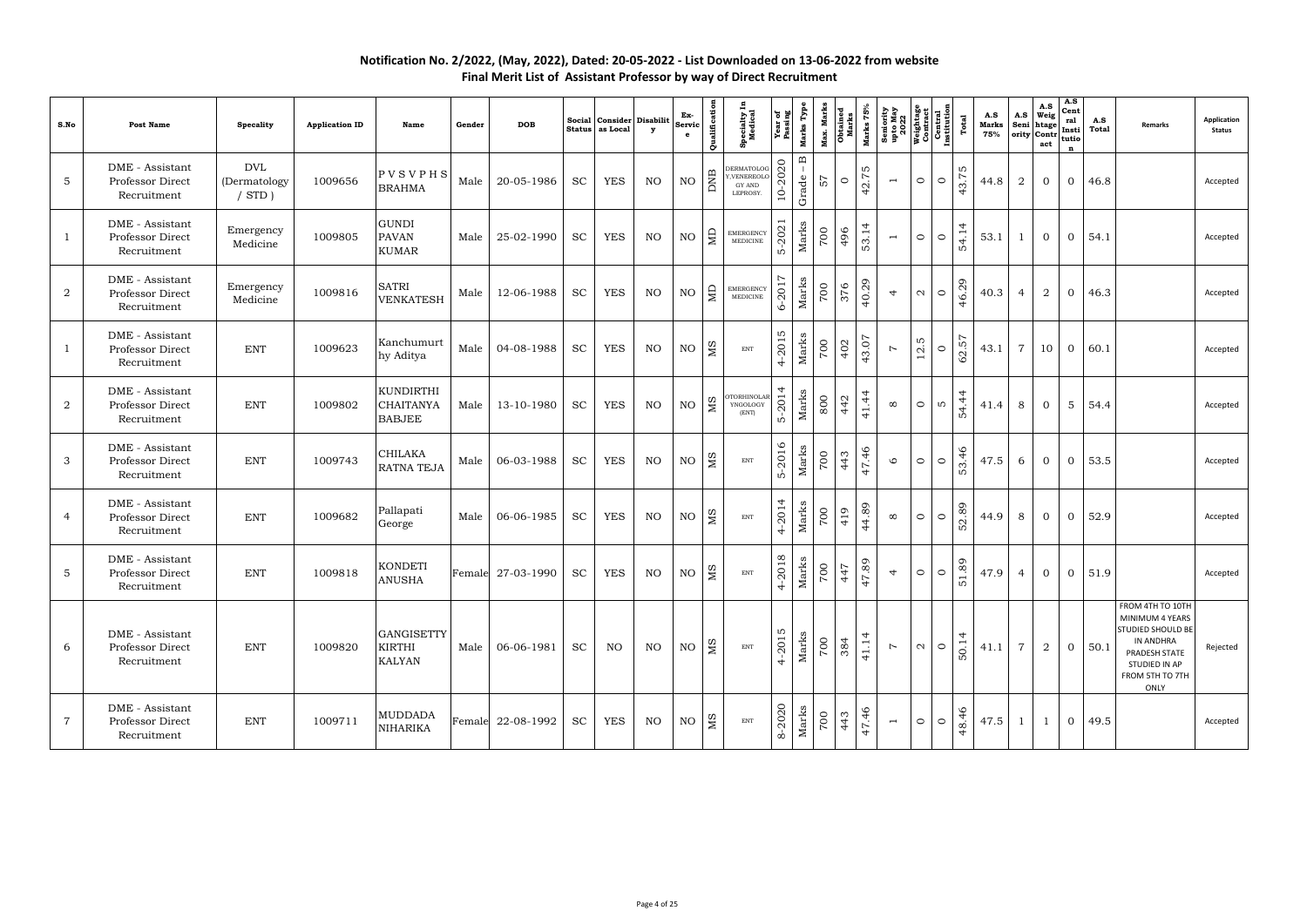| S.No           | <b>Post Name</b>                                   | <b>Specality</b>                           | <b>Application ID</b> | Name                                                             | Gender | <b>DOB</b>        | Social<br><b>Status</b> | Consider Disabilit<br>as Local | $\mathbf{y}$ | Ex-<br>Servic<br>$\mathbf{e}$ | Qualification           | <b>Specialty I</b><br>Medical                | Year of<br>Passing           | Marks Type                               | Max. Marks | Marks $75%$<br><b>Obtained</b><br>Marks | Seniority<br>upto May<br>2022 | Weightage<br>Contract<br>Central<br>Institution |         | Total         | A.S<br>Marks<br>75% | A.S<br>Seni<br>ority | A.S<br>Weig<br>htage<br>Contr<br>act | A.S<br>Cent<br>ral<br>Insti<br>tutio<br>$\mathbf n$ | A.S<br>Total | <b>Remarks</b> | <b>Application</b><br><b>Status</b> |
|----------------|----------------------------------------------------|--------------------------------------------|-----------------------|------------------------------------------------------------------|--------|-------------------|-------------------------|--------------------------------|--------------|-------------------------------|-------------------------|----------------------------------------------|------------------------------|------------------------------------------|------------|-----------------------------------------|-------------------------------|-------------------------------------------------|---------|---------------|---------------------|----------------------|--------------------------------------|-----------------------------------------------------|--------------|----------------|-------------------------------------|
| 8              | DME - Assistant<br>Professor Direct<br>Recruitment | <b>ENT</b>                                 | 1009643               | <b>GUMMADI</b><br>SHILPA SRI                                     |        | Female 31-12-1988 | <b>SC</b>               | <b>YES</b>                     | NO           | $\rm NO$                      | МS                      | <b>ENT</b>                                   | L<br>$5 - 201'$              | Marks                                    | 700        | 44.14<br>412                            | LO <sub>1</sub>               | $\circ$                                         | $\circ$ | 4<br>49.1     | 44.1                | $5\phantom{.0}$      | $\overline{0}$                       | $\overline{0}$                                      | 49.1         |                | Accepted                            |
| 1              | DME - Assistant<br>Professor Direct<br>Recruitment | Forensic<br>Medicine (FM)                  | 1009849               | <b>KOLLAPU</b><br><b>SATISH</b><br><b>KUMAR</b>                  | Male   | 28-03-1992        | <b>SC</b>               | <b>YES</b>                     | NO           | NO                            | $\Xi$                   | <b>FORENSIC</b><br>MEDICINE                  | $-2020$<br>ى                 | Marks                                    | 700        | 52.29<br>488                            | $\overline{\phantom{a}}$      | $\circ$                                         | $\circ$ | 53.29         | 52.3                |                      | $\overline{0}$                       | $\overline{0}$                                      | 53.3         |                | Accepted                            |
| 2              | DME - Assistant<br>Professor Direct<br>Recruitment | Forensic<br>Medicine (FM)                  | 1009692               | <b>VADDI</b><br><b>JAYASURYA</b><br><b>PRASAD</b><br><b>BABU</b> | Male   | 09-05-1984        | <b>SC</b>               | <b>YES</b>                     | NO           | $\rm NO$                      | ЯD                      | FORENSIC<br>MEDICINE                         | $\overline{16}$<br>$11 - 20$ | Marks                                    | 700        | 40.71<br>380                            | LO <sub>1</sub>               | $\circ$                                         | $\circ$ | 45.7          | 40.7                | $5\phantom{.0}$      | $\overline{0}$                       | $\overline{0}$                                      | 45.7         |                | Accepted                            |
| 3              | DME - Assistant<br>Professor Direct<br>Recruitment | Forensic<br>Medicine (FM)                  | 1009688               | Poola Harish<br>Kumar                                            | Male   | 26-03-1988        | <b>ST</b>               | <b>YES</b>                     | NO.          | NO                            | $\Xi$                   | Forensic<br>medicine                         | 10-2018                      | Marks                                    | 700        | 39.75<br>371                            | $\infty$                      | $\circ$                                         | $\circ$ | w<br>42.7     | 39.8                | 3                    | $\overline{0}$                       | $\overline{0}$                                      | 42.8         |                | Accepted                            |
| $\mathbf{1}$   | DME - Assistant<br>Professor Direct<br>Recruitment | Gasto-<br>Enterology<br>/Medical<br>Gasto- | 1009648               | budumuri<br>gautam vinay<br>kumar                                | Male   | 04-04-1990        | <b>SC</b>               | <b>YES</b>                     | NO           | NO                            | DМ                      | MEDICAL<br><b>ASTROENTER</b><br><b>OLOGY</b> | 2022<br>$\alpha$             | $\mathbf{\underline{\upomega}}$<br>Grade | 57         | S<br>42.7<br>$\circ$                    | $\circ$                       | $\circ$                                         | LO.     | w<br>47.7     | 42.8                | $\overline{0}$       | $\overline{0}$                       | 5                                                   | 47.8         |                | Accepted                            |
| $\mathbf{1}$   | DME - Assistant<br>Professor Direct<br>Recruitment | General<br>Surgery                         | 1009651               | <b>POTLURI</b><br><b>BHARATHI</b>                                |        | Female 10-06-1992 | <b>SC</b>               | <b>YES</b>                     | NO.          | NO                            | МS                      | <b>GENERAI</b><br><b>SURGERY</b>             | $-2020$<br>$\infty$          | Marks                                    | 700        | 47.14<br>440                            | $\overline{\phantom{a}}$      | $\circ$                                         | $\circ$ | 4<br>48.1     | 47.1                |                      | $\overline{0}$                       | $\overline{0}$                                      | 48.1         |                | Accepted                            |
| 2              | DME - Assistant<br>Professor Direct<br>Recruitment | General<br>Surgery                         | 1009664               | <b>BANOTH</b><br><b>GOUTHAM</b>                                  | Male   | 03-03-1993        | <b>ST</b>               | <b>YES</b>                     | NO.          | $\rm NO$                      | МS                      | <b>GENERAL</b><br><b>SURGERY</b>             | 8-2020                       | Marks                                    | 700        | 46.39<br>433                            | $\overline{\phantom{a}}$      | $\circ$                                         | $\circ$ | 47.39         | 46.4                | -1                   | $\overline{0}$                       | $\overline{0}$                                      | 47.4         |                | Accepted                            |
| 3              | DME - Assistant<br>Professor Direct<br>Recruitment | General<br>Surgery                         | 1009838               | <b>MOGASALAM</b><br><b>ARRI</b><br>HARIBABU                      | Male   | 06-06-1987        | <b>SC</b>               | <b>YES</b>                     | NO           | NO                            | M <sub>S</sub>          | <b>GENERAL</b><br><b>SURGERY</b>             | 5-2018                       | Marks                                    | 700        | 42.64<br>398                            | 4                             | $\circ$                                         | $\circ$ | 46.64         | 42.6                | $\overline{4}$       | $\overline{0}$                       | $\overline{0}$                                      | 46.6         |                | Accepted                            |
| 4              | DME - Assistant<br>Professor Direct<br>Recruitment | General<br>Surgery                         | 1009694               | <b>NATHOLLA</b><br>Ashok<br>vardhan<br>kumar                     | Male   | 16-06-1986        | <b>SC</b>               | YES                            | NO           | $\rm NO$                      | M.Ch                    | General<br>surgery                           | 6-2020                       | Marks                                    | 700        | 44.57<br>416                            | $\overline{\phantom{a}}$      | $\circ$                                         | $\circ$ | 45.57         | 44.6                | -1                   | $\overline{0}$                       | $\overline{0}$                                      | 45.6         |                | Accepted                            |
| $\overline{5}$ | DME - Assistant<br>Professor Direct<br>Recruitment | General<br>Surgery                         | 1009658               | <b>NENAVATH</b><br><b>DEEPTHI</b>                                |        | Female 13-07-1989 | <b>ST</b>               | YES                            | NO           | $\rm NO$                      | $\overline{\mathbf{M}}$ | <b>GENERAL</b><br><b>SURGERY</b>             | 2020<br>$\infty$             | Marks                                    | 00         | 43.61<br>407                            | $\overline{\phantom{a}}$      | $\circ$                                         | $\circ$ | 44.6          | 43.6                | -1                   | $\overline{0}$                       | $\overline{0}$                                      | 44.6         |                | Accepted                            |
| $\mathbf{1}$   | DME - Assistant<br>Professor Direct<br>Recruitment | Hospital<br>Administratio<br>$\mathbf n$   | 1009598               | MOGILI<br><b>VENKAT</b><br>KIRAN<br><b>KUMAR</b>                 | Male   | 08-01-1982        | <b>ST</b>               | <b>YES</b>                     | NO           | NO                            | $\Box$                  | Hospital<br>Administration                   | 201<br>ທ່                    | Marks                                    | 00         | 37.5<br>350                             | LO                            | $\circ$                                         | $\circ$ | w<br>42.      | 37.5                | $5\overline{)}$      | $\overline{0}$                       | $\overline{0}$                                      | 42.5         |                | Accepted                            |
| $\mathbf{1}$   | DME - Assistant<br>Professor Direct<br>Recruitment | Nephrology                                 | 1009691               | Mitta<br>Ravikumar                                               | Male   | 29-04-1979        | <b>SC</b>               | YES                            | NO           | NO                            | $\overline{M}$          | Nephrology                                   | $\circ$<br>7-201             | Marks                                    | 00         | 40.29<br>376                            | LO.                           | $\circ$                                         | $\circ$ | 45.29         | 40.3                | $5\overline{)}$      | $\overline{0}$                       | $\overline{0}$                                      | 45.3         |                | Accepted                            |
| 1              | DME - Assistant<br>Professor Direct<br>Recruitment | Neurology                                  | 1009799               | <b>RAMAVATHU</b><br>Balakrishna<br>Naik                          | Male   | 12-07-1986        | <b>ST</b>               | YES                            | NO           | NO                            | $\overline{\mathbb{M}}$ | Neurology                                    | L<br>8-201                   | $\blacktriangleleft$<br>Grade            | 80         | 60<br>$\circ$                           | $\overline{4}$                | $\circ$                                         | $\circ$ | $\mathcal{Q}$ | 49.8                | 4                    | $\overline{0}$                       | $\overline{0}$                                      | 53.8         |                | Accepted                            |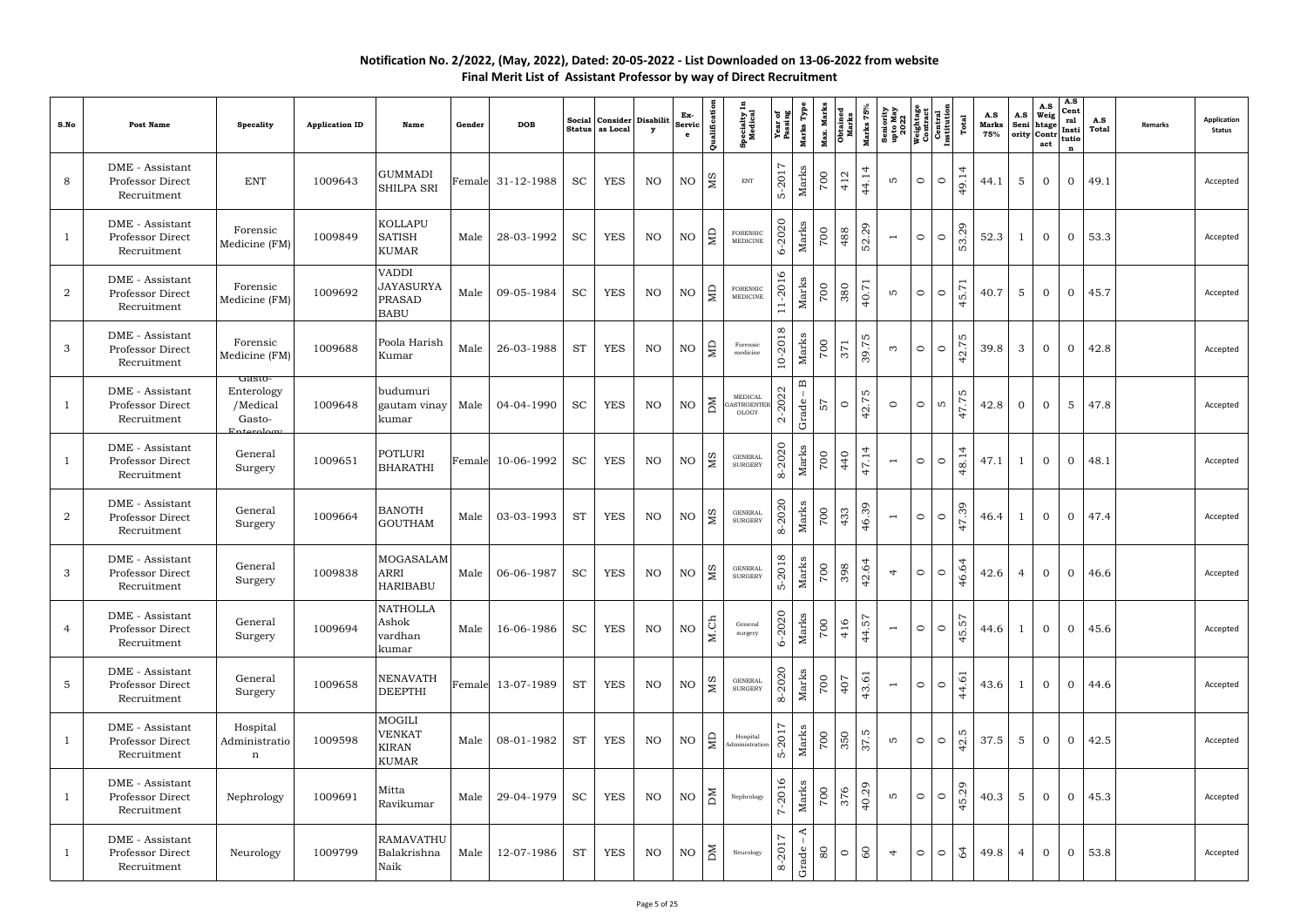| S.No             | <b>Post Name</b>                                   | <b>Specality</b>   | <b>Application ID</b> | Name                                             | Gender | <b>DOB</b>        | Social<br><b>Status</b> | Consider Disabilit<br>as Local | $\mathbf{y}$ | Ex-<br>Servi<br>$\mathbf{e}$ | Qualification  | <b>Specialty I</b><br>Medical     | Year of<br>Passing       | Marks Type                        | <b>Max. Marks<br/>Obtained<br/>Marks</b> | Marks 75%        | Seniority<br>upto May<br>2022<br>Weightage<br>Contract<br>Central<br>Linstitution |                |         | Total                            | A.S<br><b>Marks</b><br>75% | A.S<br>Seni<br>ority | $A.S$<br>Weig<br>htage<br>Contr<br>act | A.S<br>Cent<br>ral<br>Insti<br>tutio<br>$\mathbf n$ | A.S<br>Total | Remarks                                                                                | <b>Application</b><br><b>Status</b> |
|------------------|----------------------------------------------------|--------------------|-----------------------|--------------------------------------------------|--------|-------------------|-------------------------|--------------------------------|--------------|------------------------------|----------------|-----------------------------------|--------------------------|-----------------------------------|------------------------------------------|------------------|-----------------------------------------------------------------------------------|----------------|---------|----------------------------------|----------------------------|----------------------|----------------------------------------|-----------------------------------------------------|--------------|----------------------------------------------------------------------------------------|-------------------------------------|
| $\boldsymbol{2}$ | DME - Assistant<br>Professor Direct<br>Recruitment | Neurology          | 1009809               | Palaparthi<br>kristudasu                         | Male   | 30-03-1982        | <b>ST</b>               | <b>YES</b>                     | NO           | NO                           | DNB            | Neurology                         | $-2020$<br>$12-$         | Marks                             | 335<br>600                               | 41.87            | $\overline{\phantom{m}}$                                                          | $\circ$        | $\circ$ | 42.87                            | 41.9                       | -1                   | $\overline{0}$                         | $\overline{0}$                                      | 42.9         |                                                                                        | Accepted                            |
| 1                | DME - Assistant<br>Professor Direct<br>Recruitment | Orthopaedics       | 1009657               | <b>BANDELA</b><br><b>MANORANJA</b>               | Male   | 06-11-1989        | <b>SC</b>               | <b>YES</b>                     | NO           | $\rm NO$                     | M <sub>S</sub> | $_{\rm MS}$<br><b>ORTHOPEDICS</b> | 2020<br>$\infty$         | Marks                             | 700<br>439                               | 47.04            | $\overline{\phantom{a}}$                                                          | $\circ$        | $\circ$ | 48.04                            | 47                         |                      | $\overline{0}$                         | $\overline{0}$                                      | 48           |                                                                                        | Accepted                            |
| $\overline{2}$   | DME - Assistant<br>Professor Direct<br>Recruitment | Orthopaedics       | 1009722               | Mala Keerthi Female 24-04-1992                   |        |                   | <b>SC</b>               | <b>YES</b>                     | NO           | NO                           | МS             | Orthopaedics                      | 2020<br>$\infty$         | Marks                             | 700<br>407                               | 43.61            | $\overline{\phantom{a}}$                                                          | $\circ$        | $\circ$ | 44.6                             | 43.6                       | 1                    | $\overline{0}$                         | $\overline{0}$                                      | 44.6         |                                                                                        | Accepted                            |
| 3                | DME - Assistant<br>Professor Direct<br>Recruitment | Orthopaedics       | 1009844               | <b>MONDITHOK</b><br>A SPOORTHI                   |        | Female 08-06-1986 | <b>SC</b>               | <b>YES</b>                     | NO           | $\rm NO$                     | SM             | ORTHOPEDICS                       | 10-2019                  | Marks                             | 700<br>394                               | 42.21            | $\mathbf{\Omega}$                                                                 | $\circ$        | $\circ$ | $\overline{\phantom{0}}$<br>44.2 | 42.2                       | 2                    | $\overline{0}$                         | $\overline{0}$                                      | 44.2         | SR SHIP CERTIFICATE<br><b>NOT</b><br>SUBMITTED, NOC<br>NOT ENCLOSED                    | Rejected                            |
| 4                | DME - Assistant<br>Professor Direct<br>Recruitment | Orthopaedics       | 1009595               | <b>TEKURI</b><br><b>KETHAN</b><br><b>KUMAR</b>   | Male   | 14-06-1991        | <b>ST</b>               | <b>YES</b>                     | NO           | $\rm NO$                     | M <sub>S</sub> | <b>ORTHOPAEDI</b>                 | m<br>201<br>က်           | Marks                             | 1360<br>2450                             | 41.63            | $\overline{z}$                                                                    | $\circ$        | $\circ$ | 48.63                            | 42.9                       | 1                    | $\overline{0}$                         | $\overline{0}$                                      | 43.9         | <b>ENCLOSED</b>                                                                        | Accepted                            |
|                  | DME - Assistant<br>Professor Direct<br>Recruitment | Pharmacology       | 1009618               | <b>MERUM</b><br><b>ANUSHA</b>                    |        | Female 16-03-1986 | <b>SC</b>               | <b>YES</b>                     | NO           | $\rm NO$                     | $\Xi$          | PHARMACOLC<br>GY                  | 2020<br>$\infty$         | മ<br>Grade                        | $\mathcal{L}_{\mathcal{L}}$<br>$\circ$   | S<br>52.         | $\overline{\phantom{a}}$                                                          | $\circ$        | $\circ$ | w<br>53.                         | 49.8                       | -1                   | $\overline{0}$                         | $\overline{0}$                                      | 50.8         |                                                                                        | Accepted                            |
| $\boldsymbol{2}$ | DME - Assistant<br>Professor Direct<br>Recruitment | Pharmacology       | 1009681               | R KEERTHI                                        |        | Female 09-08-1992 | <b>ST</b>               | <b>YES</b>                     | NO           | $\rm NO$                     | $\Xi$          | PHARMACOLC<br>$\rm GY$            | 202<br>$\infty$          | ∞<br>Grade                        | $\overline{C}$                           | 52.5<br>$\circ$  | $\circ$                                                                           | $\circ$        | $\circ$ | 52.5                             | 50.5                       | $\overline{0}$       | $\overline{0}$                         | $\overline{0}$                                      | 50.5         |                                                                                        | Accepted                            |
| 3                | DME - Assistant<br>Professor Direct<br>Recruitment | Pharmacology       | 1009616               | PARIGALA<br><b>MADHAVI</b>                       |        | Female 25-07-1983 | <b>SC</b>               | <b>YES</b>                     | NO           | NO                           | $\Xi$          | PHARMACOLO<br>$\rm GY$            | 6-2019                   | Marks                             | 426<br>700                               | 45.64            | $\mathbf{\Omega}$                                                                 | $\overline{ }$ | $\circ$ | 48.64                            | 45.6                       | 3                    | $\mathbf{1}$                           | $\overline{0}$                                      |              | 49.6 Can be considered                                                                 | Accepted                            |
| 4                | DME - Assistant<br>Professor Direct<br>Recruitment | Pharmacology       | 1009714               | <b>CHINTA</b><br><b>SANTHI</b><br>LAKSHMI        |        | Female 17-12-1986 | <b>SC</b>               | <b>YES</b>                     | NO           | $\rm NO$                     | $\Box$         | PHARMACOLO<br>GY                  | $-201$<br>$\overline{D}$ | $\mathbf{\underline{m}}$<br>Grade | 75                                       | 42.75<br>$\circ$ | LO.                                                                               | $\circ$        | $\circ$ | 47.75                            | 42.8                       | 5                    | $\overline{0}$                         | $\overline{0}$                                      | 47.8         |                                                                                        | Accepted                            |
| $\overline{5}$   | DME - Assistant<br>Professor Direct<br>Recruitment | Pharmacology       | 1009796               | <b>KEELU</b><br><b>RAJKUMAR</b>                  | Male   | 28-07-1984        | <b>SC</b>               | <b>YES</b>                     | NO           | $\rm NO$                     | $\Box$         | PHARMACOLO<br>GY                  | 11-2016                  | Marks                             | 00<br><b>S77</b>                         | 40.39            | LO.                                                                               | $\circ$        | $\circ$ | 45.39                            | 40.4                       | 5                    | $\overline{0}$                         | $\overline{0}$                                      | 45.4         |                                                                                        | Accepted                            |
| 6                | DME - Assistant<br>Professor Direct<br>Recruitment | Pharmacology       | 1009622               | GALI<br><b>VENKATA</b><br><b>SUDHARSAN</b><br>AM |        | Female 22-09-1987 | <b>SC</b>               | <b>YES</b>                     | NO           | $\rm NO$                     | $\vert$ g      | PHARMACOLO<br>$\rm GY$            | 2022<br>$\overline{D}$   | Marks<br>$\rm _{N}^{\circ}$       | SO                                       | 37.5<br>$\circ$  | $\circ$                                                                           | $\circ$        | $\circ$ | 37.5                             | 37.5                       | $\overline{0}$       | $\overline{0}$                         | $\overline{0}$                                      |              | PG MARKS MEMO<br>AND PROVISIONAL<br>37.5 CERTIFICATE AND AP<br>MEDICAL<br>REGISTRATION | Rejected                            |
|                  | DME - Assistant<br>Professor Direct<br>Recruitment | Plastic<br>Surgery | 1009645               | MANUBOLU<br>VIJAYALAKS Female 12-10-1986<br>HMI  |        |                   | <b>SC</b>               | YES                            | NO           | $\rm NO$                     | M.Ch           | PLASTIC<br><b>SURGERY</b>         | $\infty$<br>$12 - 20$    | Marks                             | 700                                      | 47.89<br>447     | $\infty$                                                                          | $\circ$        | $\circ$ | 50.89                            | 47.9                       | $\mathbf{3}$         | $\overline{0}$                         | $\overline{0}$                                      | 50.9         |                                                                                        | Accepted                            |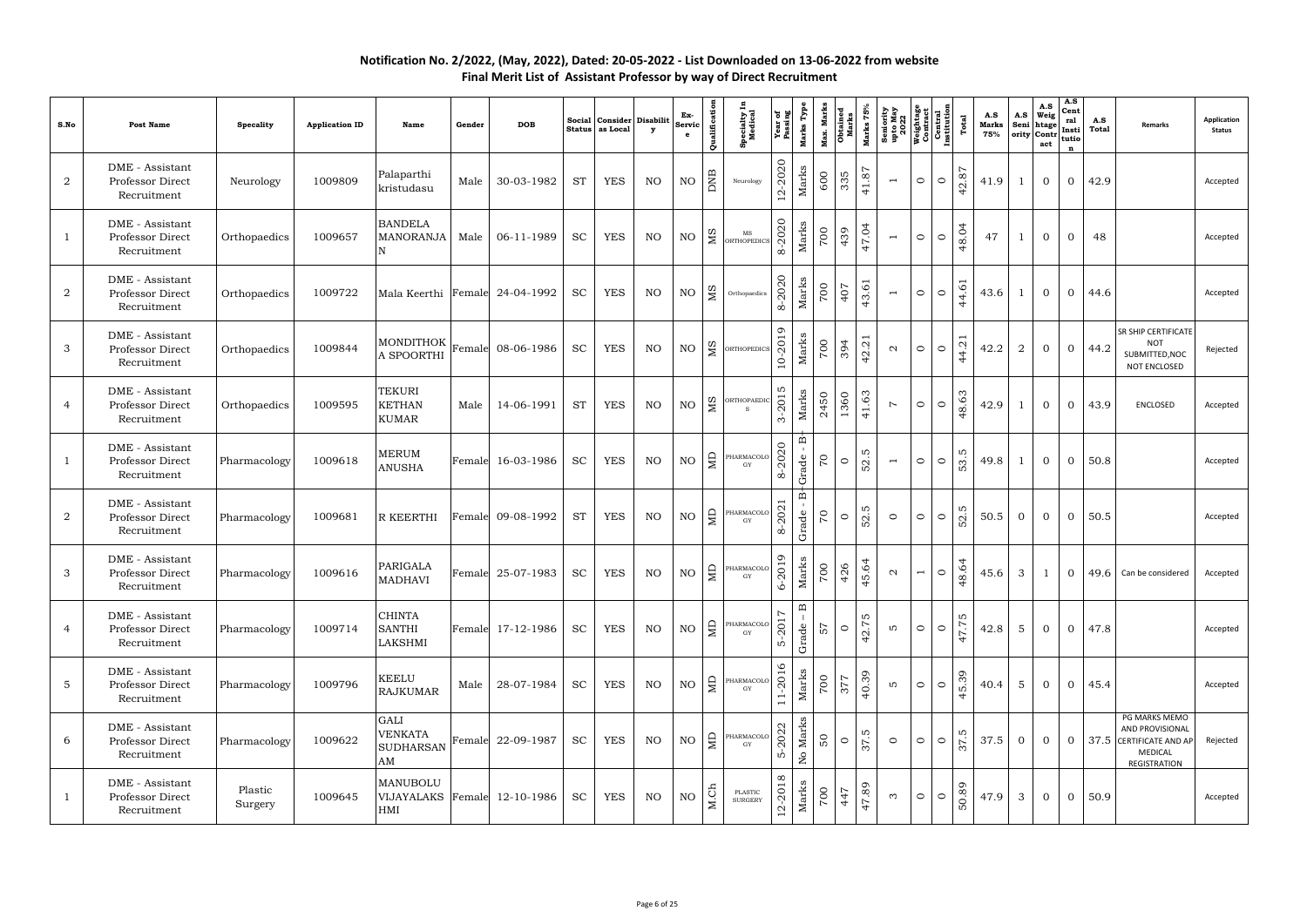| S.No           | <b>Post Name</b>                                   | <b>Specality</b>                                       | <b>Application ID</b> | Name                                           | Gender | <b>DOB</b>        |           | Social Consider Disabilit<br>Status as Local | $\mathbf{y}$ | Ex-<br>Servio<br>$\mathbf{e}$ | Qualification  | <b>Specialty I</b><br>Medical                                                        | Year of<br>Passing          | Marks Type<br>Max. Marks                             | <b>Obtained</b><br>Marks | Marks 75% | Seniority<br>upto May<br>2022<br>Weightage<br>Contrad<br>Central<br>Linstitution<br>Institution |                   |         | Total         | A.S<br><b>Marks</b><br>75% | A.S<br>Seni     | A.S<br>Weig<br>htage<br>ority Contr<br>act | A.S<br>Cent<br>ral<br>Insti<br>tutio<br>$\mathbf n$ | A.S<br>Total  | Remarks                                                                     | <b>Application</b><br><b>Status</b> |
|----------------|----------------------------------------------------|--------------------------------------------------------|-----------------------|------------------------------------------------|--------|-------------------|-----------|----------------------------------------------|--------------|-------------------------------|----------------|--------------------------------------------------------------------------------------|-----------------------------|------------------------------------------------------|--------------------------|-----------|-------------------------------------------------------------------------------------------------|-------------------|---------|---------------|----------------------------|-----------------|--------------------------------------------|-----------------------------------------------------|---------------|-----------------------------------------------------------------------------|-------------------------------------|
| $\mathbf{1}$   | DME - Assistant<br>Professor Direct<br>Recruitment | Public Health<br>Dentistry /<br>Community<br>Dentistry | 1009815               | Patra Veda<br>Prapoorna                        | Female | 19-04-1980        | <b>SC</b> | <b>YES</b>                                   | NO           | $\rm NO$                      | <b>NIDS</b>    | Periodontology                                                                       | $\mathbf{\Omega}$<br>4-2013 | Marks<br>600                                         | 330                      | 41.25     | 10                                                                                              | $\circ$           | $\circ$ | 5<br>51.2     | 41.3                       | 10              | $\overline{0}$                             | $\overline{0}$                                      | 51.3          |                                                                             | Accepted                            |
| $\overline{2}$ | DME - Assistant<br>Professor Direct<br>Recruitment | Public Health<br>Dentistry /<br>Community<br>Dentistry | 1009741               | Gandham<br>Anvesh                              | Male   | 19-07-1989        | <b>SC</b> | <b>YES</b>                                   | NO.          | NO                            | <b>NIDS</b>    | <b>PUBLIC</b><br><b>HEALTH</b><br>DENTISTRY/C<br><b>OMMUNITY</b><br><b>DENTISTRY</b> | 6-2019                      | Marks<br>600                                         | 386                      | 48.25     | $\mathbf{\Omega}$                                                                               | $\circ$           | $\circ$ | 5<br>50.2     | 48.3                       | 2               | $\overline{0}$                             | $\overline{0}$                                      | 50.3          |                                                                             | Accepted                            |
| $\mathbf{1}$   | DME - Assistant<br>Professor Direct<br>Recruitment | Radiodiagnosi<br>s / Radiology                         | 1009800               | AKKILAGUNT<br>A SUNDAR<br><b>DINESH</b>        | Male   | 04-02-1990        | <b>SC</b> | <b>YES</b>                                   | NO.          | NO                            | $\overline{M}$ | RADIO-<br><b>DIAGNOSIS</b>                                                           | 4-2019                      | Marks<br>700                                         | 423                      | 45.32     | $\infty$                                                                                        | $\circ$           | $\circ$ | 48.32         | 45.3                       | 3               | $\overline{0}$                             | $\overline{0}$                                      | 48.3          |                                                                             | Accepted                            |
| $\overline{2}$ | DME - Assistant<br>Professor Direct<br>Recruitment | Radiodiagnosi<br>s / Radiology                         | 1009666               | Sake Vinod<br>kumar                            | Male   | 01-06-1991        | <b>ST</b> | <b>YES</b>                                   | NO.          | $\rm NO$                      | $\Xi$          | <b>RADIO</b><br><b>DIAGNOSTIC</b>                                                    | 2020<br>৬                   | Marks<br>700                                         | 405                      | 43.39     | $\overline{\phantom{a}}$                                                                        | $\circ$           | $\circ$ | 44.39         | 43.4                       | -1              | $\overline{0}$                             | $\overline{0}$                                      | 44.4          |                                                                             | Accepted                            |
| 3              | DME - Assistant<br>Professor Direct<br>Recruitment | Radiodiagnosi<br>s / Radiology                         | 1009856               | <b>BUKKE</b><br><b>RAVINDRA</b><br><b>NAIK</b> | Male   | 10-06-1985        | <b>ST</b> | <b>YES</b>                                   | NO           | NO                            | $\Box$         | RADIODIAGNO<br>SIS                                                                   | 5-2018                      | Marks<br>700                                         | 369                      | 39.54     | 4                                                                                               | $\circ$           | $\circ$ | 43.54         | 39.5                       | 4               | $\overline{0}$                             | $\overline{0}$                                      | 43.5          |                                                                             | Accepted                            |
| 4              | DME - Assistant<br>Professor Direct<br>Recruitment | Radiodiagnosi<br>s / Radiology                         | 1009717               | Rayavarapu<br>Sukumar                          | Male   | 21-08-1981        | <b>SC</b> | <b>YES</b>                                   | NO.          | NO                            | $\epsilon$     | Radiodiagnosis                                                                       | 4-2019                      | Marks<br>700                                         | 364                      | 39        | $\infty$                                                                                        | $\circ$           | $\circ$ | $\frac{1}{4}$ | 39                         | 3               | $\overline{0}$                             | $\overline{0}$                                      | 42            | PROVISIONAL PG<br><b>DEGREE NOT</b><br>ENCLOSED                             | Accepted                            |
| $\mathbf{1}$   | DME - Assistant<br>Professor Direct<br>Recruitment | Radiotherapy                                           | 1009630               | GOVINDU<br>ASHA LATHA                          |        | Female 07-07-1989 | <b>ST</b> | <b>YES</b>                                   | NO.          | $\rm NO$                      | $\Xi$          | RADIOTHERAP                                                                          | 6-2020                      | Marks<br>700                                         | 425                      | 45.54     | $\overline{\phantom{a}}$                                                                        | $\circ$           | $\circ$ | 46.54         | 45.5                       | 1               | $\overline{0}$                             | $\overline{0}$                                      | 46.5          |                                                                             | Accepted                            |
| $\overline{2}$ | DME - Assistant<br>Professor Direct<br>Recruitment | Radiotherapy                                           | 1009612               | <b>KARRA</b><br>PRADEEP                        | Male   | 31-08-1983        | <b>SC</b> | <b>YES</b>                                   | NO           | $\rm NO$                      | $\mathbb{R}$   | RADIOTHERAP<br>Y                                                                     | Ņ<br>$5 - 201'$             | $\mathbf{B}$<br>Grade<br>25                          | $\circ$                  | 42.75     | S                                                                                               | $\mathbf{\Omega}$ | $\circ$ | 49.75         | 37.5                       | $5\phantom{.0}$ | $\overline{0}$                             | $\overline{0}$                                      | 42.5          |                                                                             | Accepted                            |
| 1              | DME - Assistant<br>Professor Direct<br>Recruitment | <b>SPM</b><br>(Community<br>Medicine)                  | 1009832               | <b>GANGAPATN</b><br>AM SRAVAN<br>KUMAR         | Male   | 01-08-1987        | SC        | YES                                          | NO           | $\rm NO$                      |                | SPM(COMMUNI                                                                          | 2016<br>ທ່                  | Marks<br>700                                         | 408                      | 43.71     | $\circ$                                                                                         | $\overline{z}$    | $\circ$ | 56.7          | 43.7                       | 6               | $\overline{7}$                             |                                                     | $0 \mid 56.7$ | ENCLOSED                                                                    | Accepted                            |
| 2              | DME - Assistant<br>Professor Direct<br>Recruitment | <b>SPM</b><br>(Community<br>Medicine)                  | 1009829               | <b>KALAPALA</b><br><b>ABHILASH</b>             |        | Male 31-05-1990   | SC        | YES                                          | NO           | $\rm NO$                      | $\Box$         | COMMUMITY<br>MEDCINE /<br>S.P.M                                                      | 5-2019                      | Marks<br>700                                         | 428                      | 45.86     | $\infty$                                                                                        | ഥ                 | $\circ$ | 53.86         | 45.9                       | 3               | 5                                          |                                                     | $0 \mid 53.9$ |                                                                             | Accepted                            |
| 3              | DME - Assistant<br>Professor Direct<br>Recruitment | <b>SPM</b><br>(Community)<br>Medicine)                 | 1009599               | YALLAMELLI<br><b>NEELIMA</b>                   |        | Female 12-04-1988 | <b>SC</b> | YES                                          | NO           | $\rm NO$                      | B              | COMMUNITY<br>MEDICIN                                                                 | 8-2021                      | $\overset{+}{\mathbb{B}}$<br>$\overline{C}$<br>Grade | $\circ$                  | 52.5      | $\circ$                                                                                         | $\circ$           | $\circ$ | 52.5          | 52.5                       | $\overline{0}$  | $\overline{0}$                             | $\overline{0}$                                      | 52.5          | AP MEDICAL<br>REGISTRATION<br>COUNCIL<br><b>CERTIFICATE NOT</b><br>ENCLOSED | Accepted                            |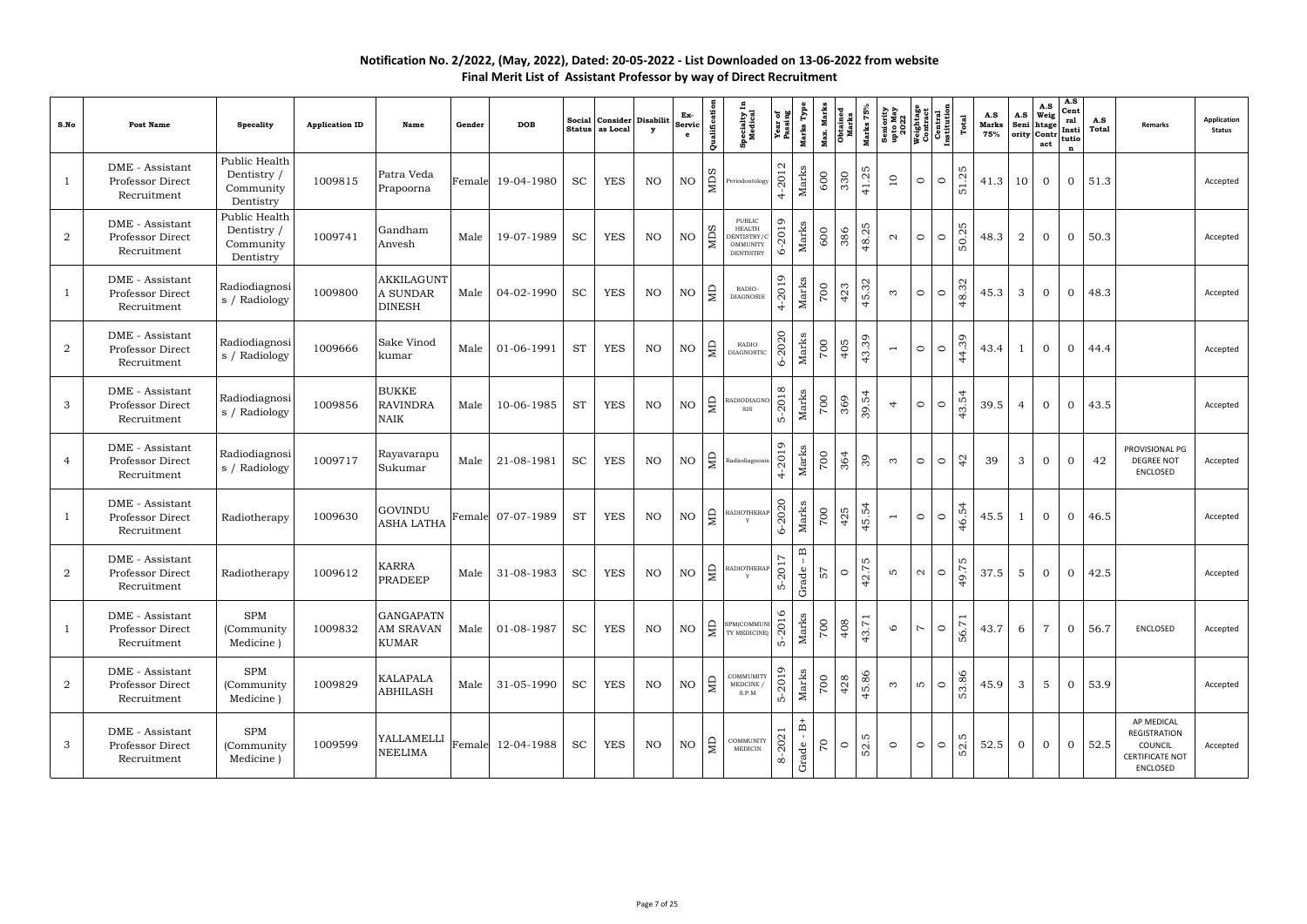### **Provisional Selection List of Asst. Professor of General Surgery (Direct Recruitment)**

| Sl.No. Merit No | Appln I.D.<br>No. |    | Roster Point | Name of selected candidate | Social<br>Status | Gender | Total % | Date of Birth |  |
|-----------------|-------------------|----|--------------|----------------------------|------------------|--------|---------|---------------|--|
|                 | 1009658           | 58 | ST(W)        | NENAVATH DEEPTHI           | <b>ST</b>        | Female | 44.61   | 13-07-1989    |  |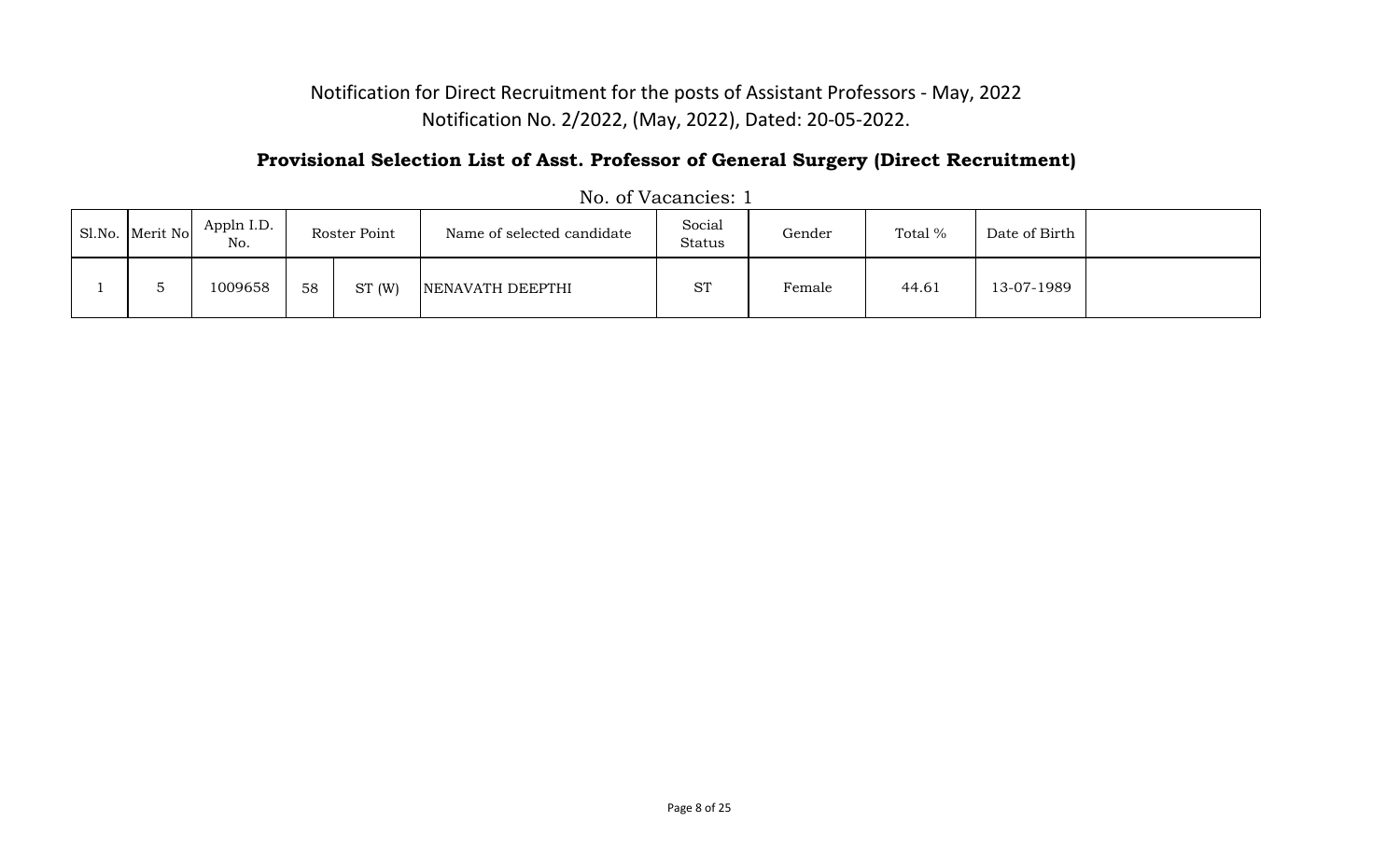### **Provisional Selection List of Asst. Professor of Anaesthesia (Direct Recruitment)**

|        | Sl.No. Merit No | Appln I.D.<br>No. |              | Roster Point | Name of selected candidate | Social<br>Status | Gender | Total % | Date of Birth | Place of Posting |
|--------|-----------------|-------------------|--------------|--------------|----------------------------|------------------|--------|---------|---------------|------------------|
|        |                 | 1009729           | 58           | ST(W)        | MYLABATHULA NEELA JYOTHI   | <b>ST</b>        | Female | 45.18   | 10-05-1987    |                  |
| ∩<br>∠ |                 |                   | Ο<br>$\circ$ | ST(W)        | Back Log                   |                  |        |         |               |                  |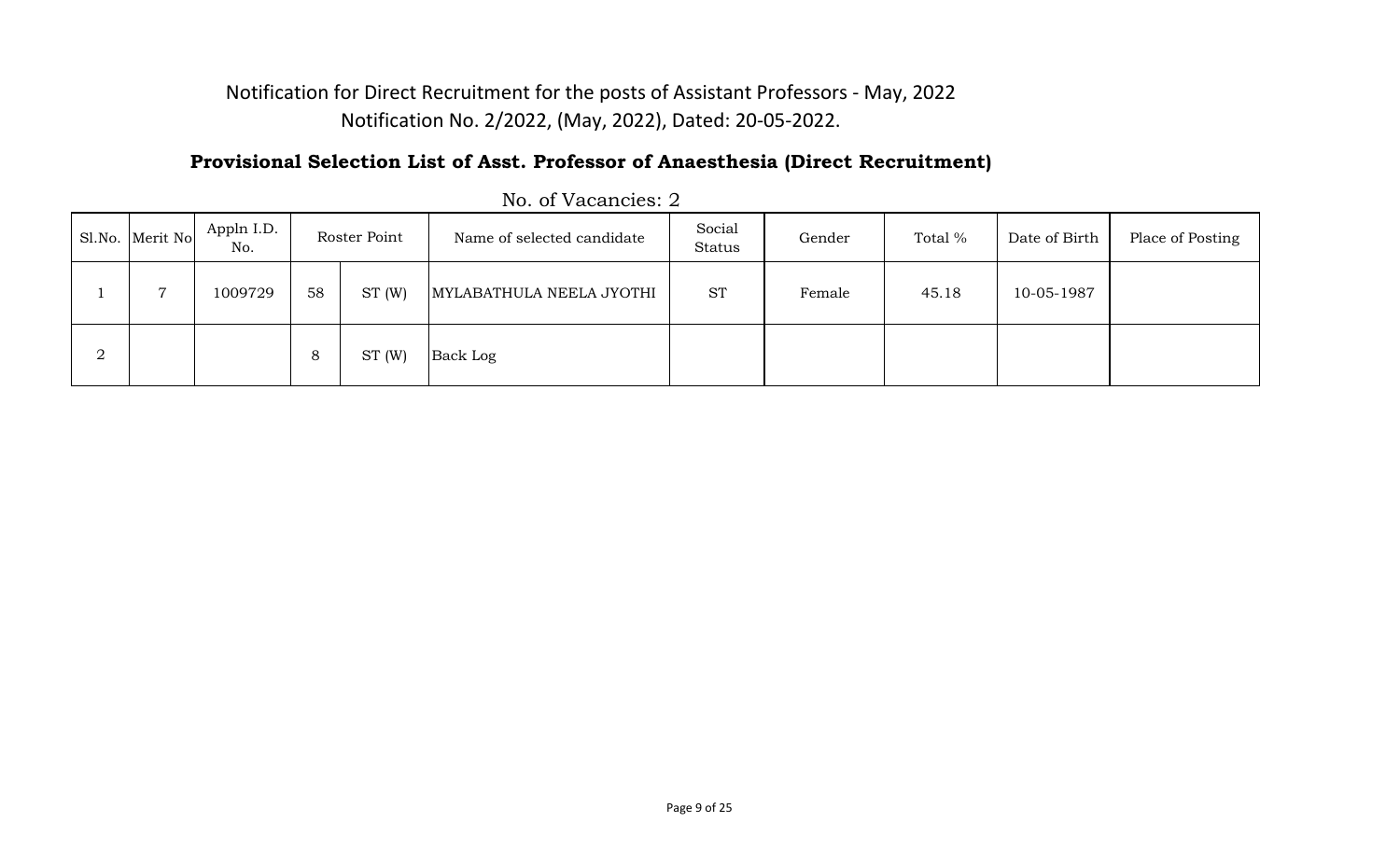#### **Provisional Selection List of Asst. Professor of Orthopaedics (Direct Recruitment)**

|                | Sl.No. Merit No | Appln I.D.<br>No. |         | Roster Point | Name of selected candidate | Social<br>Status | Gender | Total % | Date of Birth | Place of Posting |
|----------------|-----------------|-------------------|---------|--------------|----------------------------|------------------|--------|---------|---------------|------------------|
|                |                 |                   | 8       | ST(W)        | Back Log                   |                  |        |         |               |                  |
| $\overline{a}$ |                 |                   | 58      | ST(W)        | Back Log                   |                  |        |         |               |                  |
| 3              | $\overline{a}$  | 1009722           | 87      | SC(W)        | Mala Keerthi               | <b>SC</b>        | Female | 44.61   | 24-04-1992    |                  |
| $\overline{4}$ |                 |                   | 2       | SC(W)        | Back Log                   |                  |        |         |               |                  |
| $\sqrt{5}$     |                 |                   | $\,8\,$ | ST (W)       | Back Log                   |                  |        |         |               |                  |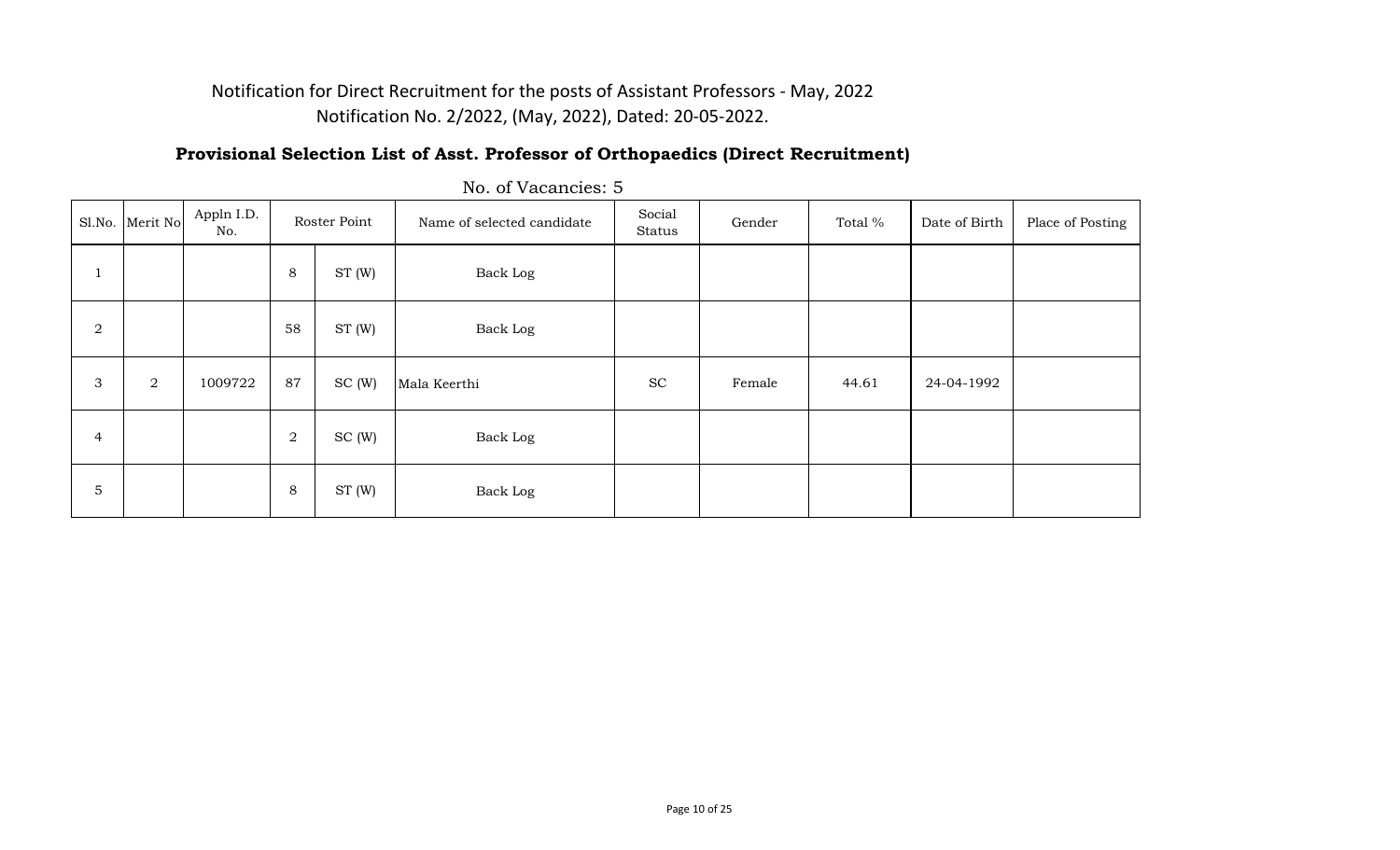### **Provisional Selection List of Asst. Professor of ENT (Direct Recruitment)**

| Sl.No. Merit No | Appln I.D.<br>No. |    | Roster Point | Name of selected candidate | Social<br>Status | Gender | Total % | Date of Birth |
|-----------------|-------------------|----|--------------|----------------------------|------------------|--------|---------|---------------|
|                 | 1009623           | 41 | <b>SC</b>    | Kanchumurthy Aditya        | <b>SC</b>        | Male   | 60.07   | 04-08-1988    |

No. of Vacancies: 1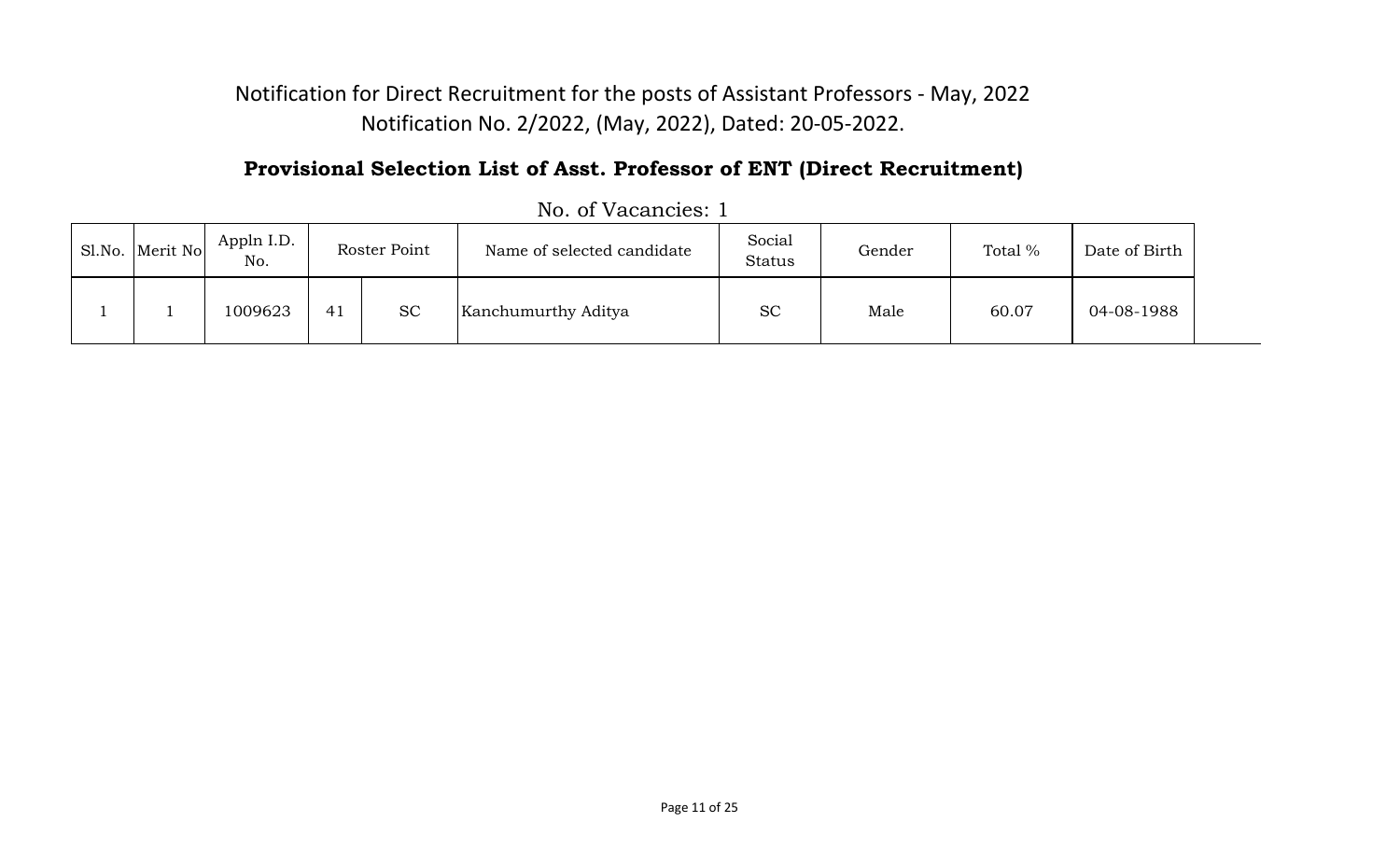### **Provisional Selection List of Asst. Professor of Dermatology (Direct Recruitment)**

|        | Sl.No. Merit No | Appln I.D.<br>No. |    | Roster Point | Name of selected candidate   | Social<br><b>Status</b> | Gender | Total % | Date of Birth |
|--------|-----------------|-------------------|----|--------------|------------------------------|-------------------------|--------|---------|---------------|
|        |                 | 1009672           | 25 | <b>ST</b>    | <b>SEVA PRAVEEN</b>          | <b>ST</b>               | Male   | 50.29   | 01-07-1993    |
| റ<br>∠ | $\overline{2}$  | 1009659           | 27 | <b>SC</b>    | Dhanyasi Viswambhari Vardhan | <b>SC</b>               | Female | 49.89   | 16-12-1989    |

No. of Vacancies: 2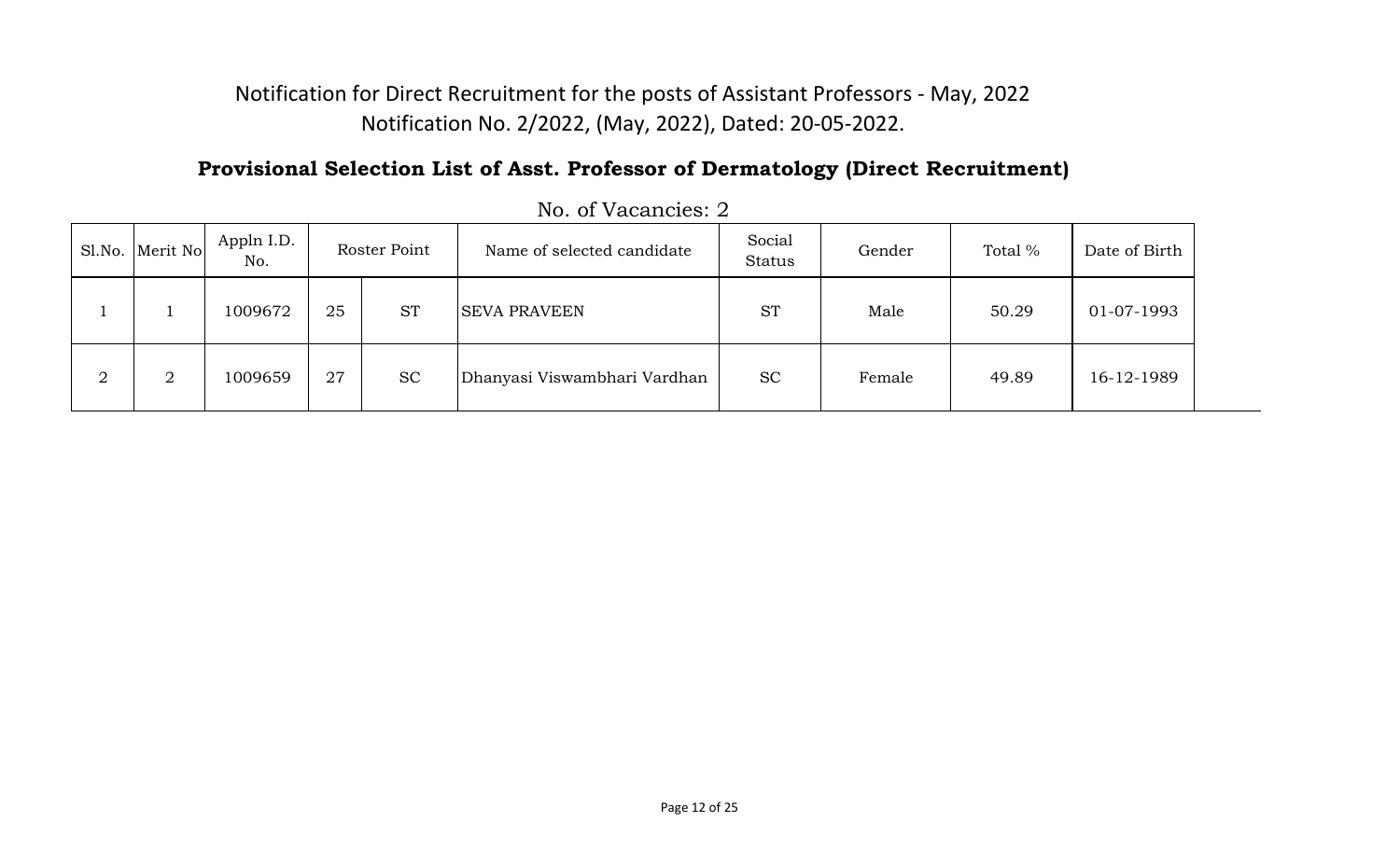#### **Provisional Selection List of Asst. Professor of Radiodiagnosis (Direct Recruitment)**

| Sl.No.         | Merit No       | Appln I.D.<br>No. |                | Roster Point                | Name of selected candidate          | Social<br>Status    | Gender | Total % | Date of Birth |
|----------------|----------------|-------------------|----------------|-----------------------------|-------------------------------------|---------------------|--------|---------|---------------|
| $\mathbf{1}$   | $\mathbf{1}$   | 1009666           | 33             | <b>ST</b>                   | Sake Vinod kumar                    | $\operatorname{ST}$ | Male   | 44.39   | 01-06-1991    |
| $\overline{2}$ |                |                   | 58             | ST(W)                       | Back Log                            |                     |        |         |               |
| 3              | $\mathfrak{Z}$ | 1009856           | 75             | <b>ST</b>                   | <b>BUKKE RAVINDRA NAIK</b>          | <b>ST</b>           | Male   | 43.53   | 10-06-1985    |
| $\overline{4}$ |                |                   | 83             | <b>ST</b>                   | Back Log                            |                     |        |         |               |
| 5              |                |                   | $\overline{2}$ | SC(W)                       | Back Log                            |                     |        |         |               |
| 6              | $\mathbf{1}$   | 1009800           | 7              | $\protect\operatorname{SC}$ | AKKILAGUNTA SUNDAR<br><b>DINESH</b> | <b>SC</b>           | Male   | 48.32   | 04-02-1990    |
| $\overline{7}$ |                |                   | $\,8\,$        | ST(W)                       | Back Log                            |                     |        |         |               |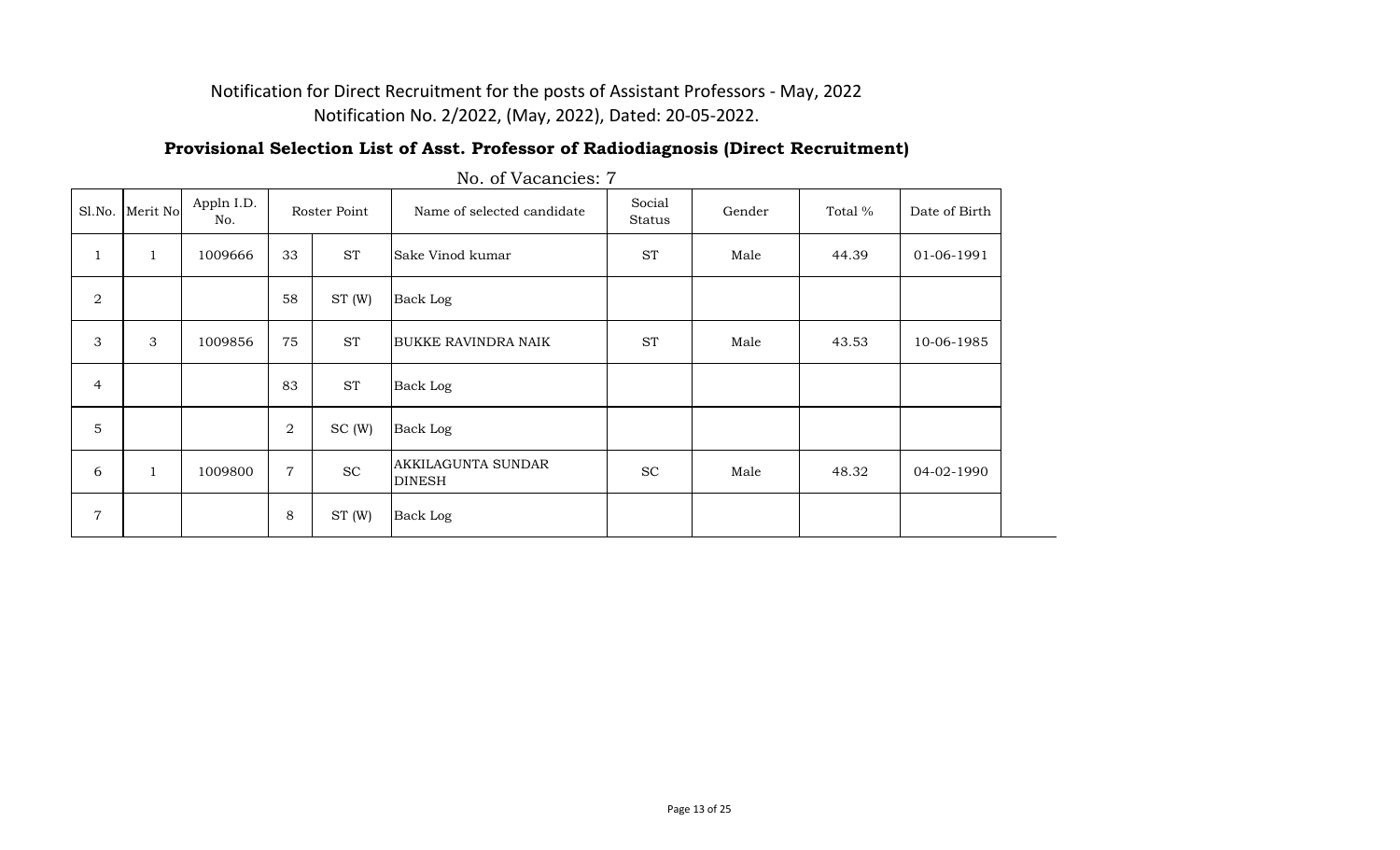### **Provisional Selection List of Asst. Professor of Radiotherapy (Direct Recruitment)**

|        | Sl.No. Merit No | Appln I.D.<br>No. | Roster Point |           | Name of selected candidate | Social<br><b>Status</b> | Gender | Total % | Date of Birth |
|--------|-----------------|-------------------|--------------|-----------|----------------------------|-------------------------|--------|---------|---------------|
|        | $\overline{2}$  | 1009612           | ∩<br>∠       | <b>SC</b> | <b>KARRA PRADEEP</b>       | <b>SC</b>               | Male   | 42.5    | 31-08-1983    |
| റ<br>∠ |                 | 1009630           | 33           | <b>ST</b> | GOVINDU ASHA LATHA         | <b>ST</b>               | Female | 46.53   | 07-07-1989    |

No. of Vacancies: 2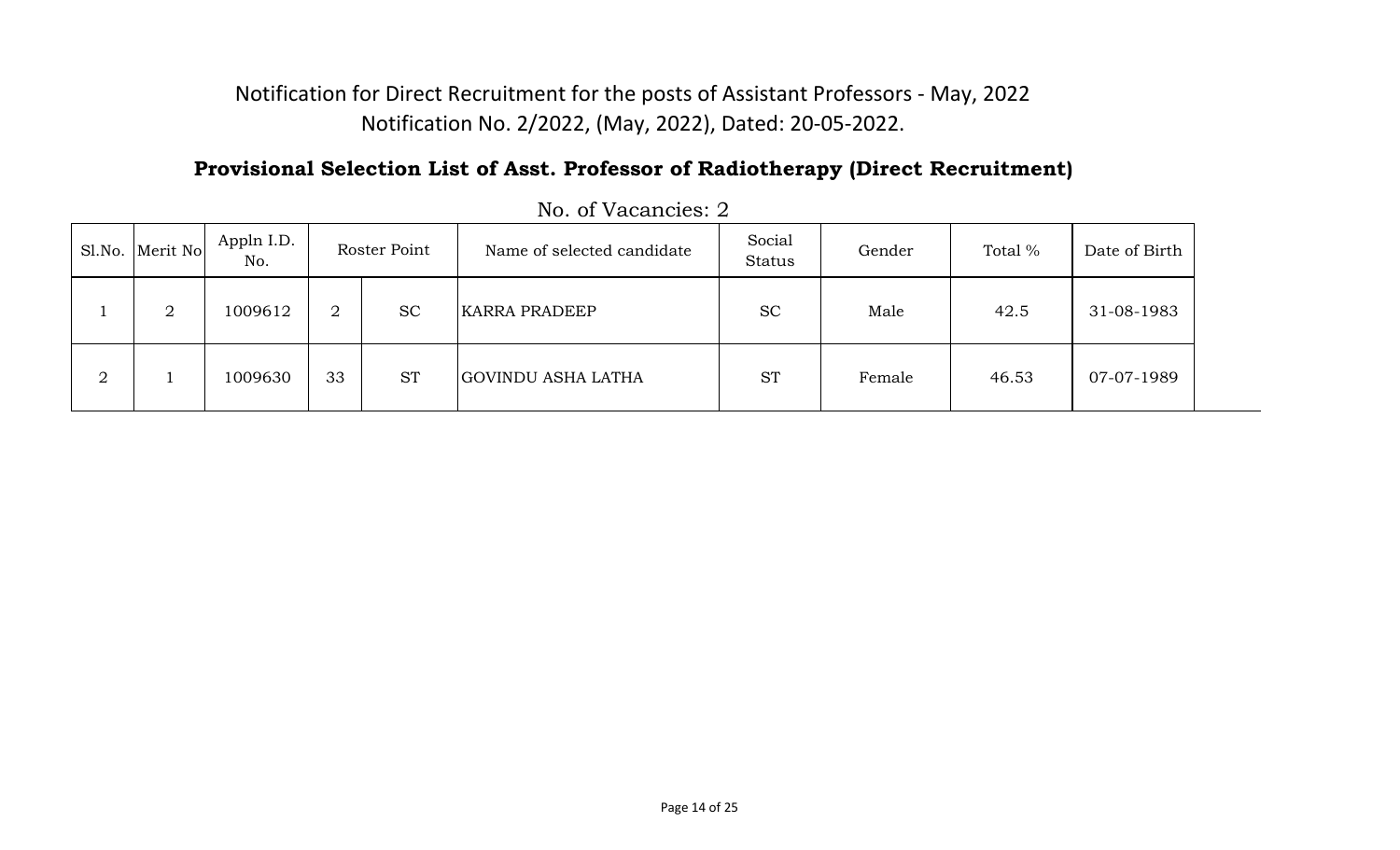### **Provisional Selection List of Asst. Professor of Emergency Medicine (Direct Recruitment)**

|                | Sl.No. Merit No | Appln I.D.<br>No. |                | Roster Point | Name of selected candidate | Social<br>Status | Gender | Total % | Date of Birth |  |
|----------------|-----------------|-------------------|----------------|--------------|----------------------------|------------------|--------|---------|---------------|--|
|                |                 | 1009805           | $\overline{7}$ | <b>SC</b>    | <b>GUNDI PAVAN KUMAR</b>   | <b>SC</b>        | Male   | 54.14   | 25-02-1990    |  |
| $\overline{2}$ |                 |                   | 8              | ST(W)        |                            |                  |        |         |               |  |
| 3              | $\overline{2}$  | 1009816           | 16             | <b>SC</b>    | <b>SATRI VENKATESH</b>     | <b>SC</b>        | Male   | 46.29   | 12-06-1988    |  |

No. of Vacancies: 3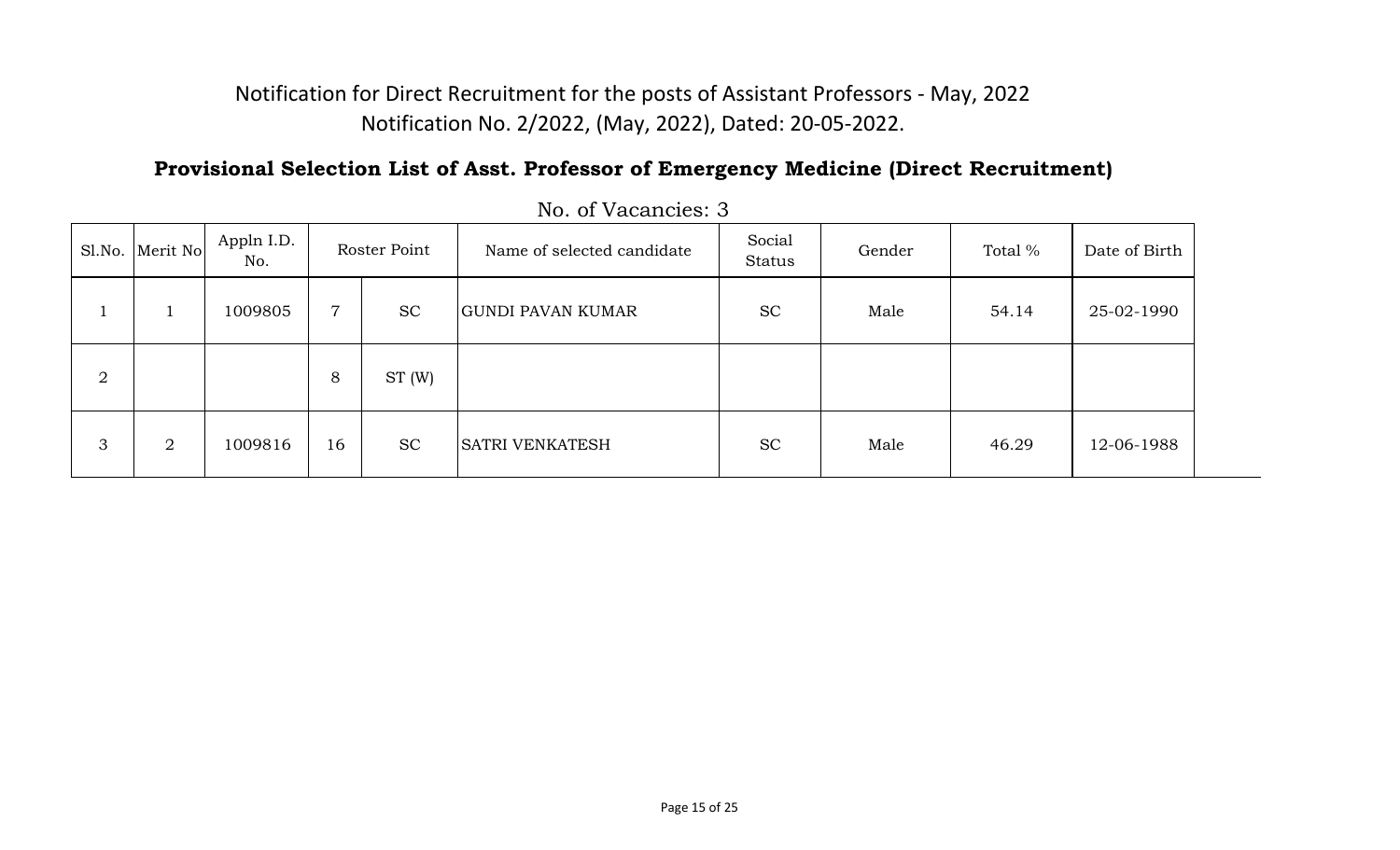### **Provisional Selection List of Asst. Professor of Pharmacology (Direct Recruitment)**

|                | Sl.No. Merit No | Appln I.D.<br>No. | Roster Point |           | Name of selected candidate | Social<br>Status | Gender | Total % | Date of Birth |  |  |
|----------------|-----------------|-------------------|--------------|-----------|----------------------------|------------------|--------|---------|---------------|--|--|
|                |                 | 1009618           | 2            | SC(W)     | <b>MERUM ANUSHA</b>        | <b>SC</b>        | Female | 50.82   | 16-03-1986    |  |  |
| $\overline{2}$ | 3               | 1009616           | 7            | <b>SC</b> | PARIGALA MADHAVI           | <b>SC</b>        | Female | 49.64   | 25-07-1983    |  |  |
| 3              | 2               | 1009681           | 8            | ST(W)     | <b>R KEERTHI</b>           | <b>ST</b>        | Female | 50.46   | 09-08-1992    |  |  |

No. of Vacancies: 3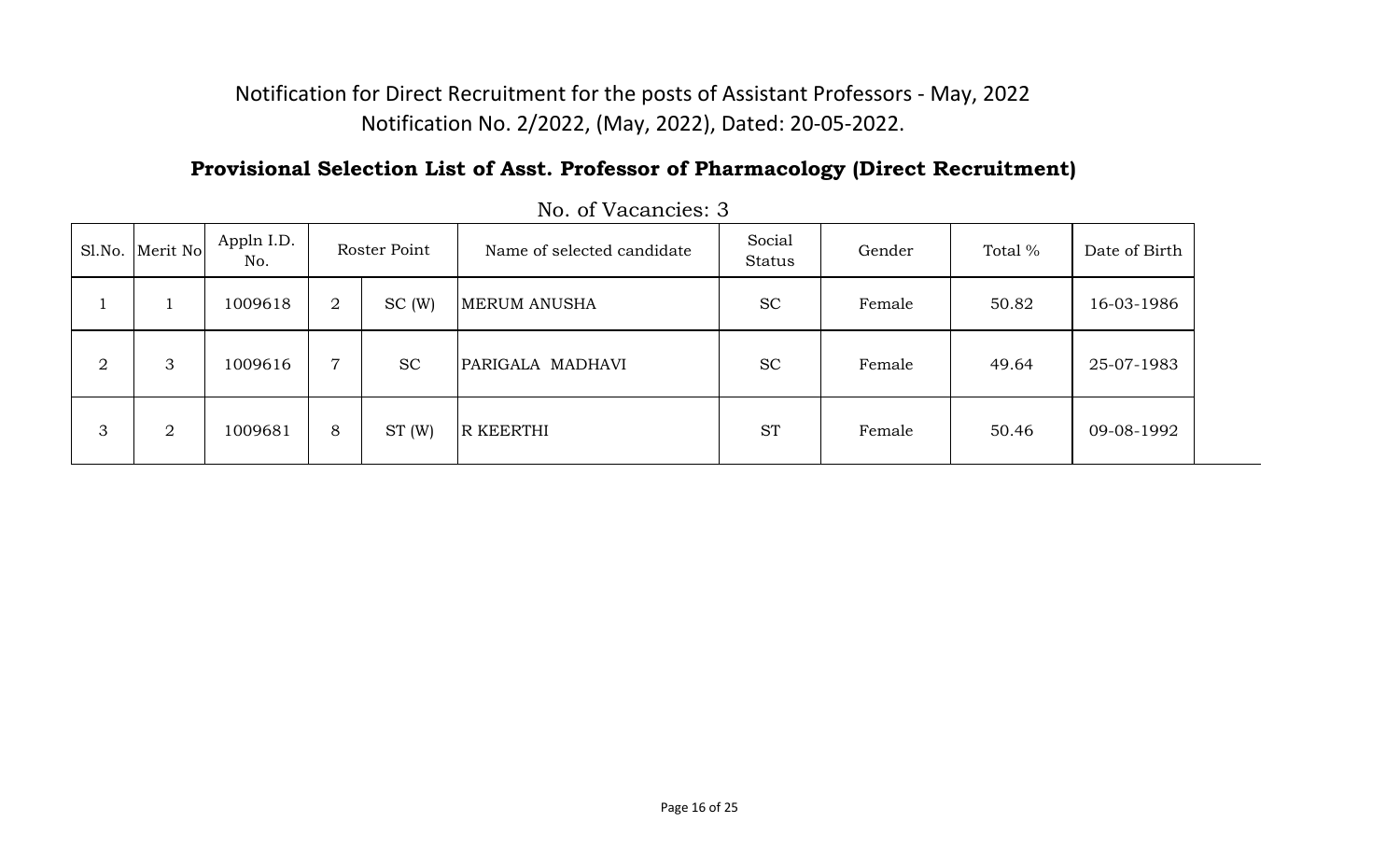### **Provisional Selection List of Asst. Professor of Forensic Medicine (Direct Recruitment)**

|                |                |                   |           | DATE OF COUNSELLING :       |                         | 16-06-2022  |         |               |
|----------------|----------------|-------------------|-----------|-----------------------------|-------------------------|-------------|---------|---------------|
| Sl.No.         | Merit No       | Appln I.D.<br>No. |           | Name of selected candidate  | Social<br><b>Status</b> | Gender      | Total % | Date of Birth |
|                | 3              | 1009688           | <b>ST</b> | Poola Harish Kumar          | <b>ST</b>               | <b>MALE</b> | 42.75   | 26-03-1988    |
| $\overline{2}$ |                | 1009849           | <b>SC</b> | <b>KOLLAPU SATISH KUMAR</b> | <b>SC</b>               | <b>MALE</b> | 53.29   | 28-03-1992    |
| 3              | $\overline{2}$ | 1009692           | <b>SC</b> | VADDI JAYASURYA PRASAD BABU | <b>SC</b>               | <b>MALE</b> | 45.71   | 09-05-1984    |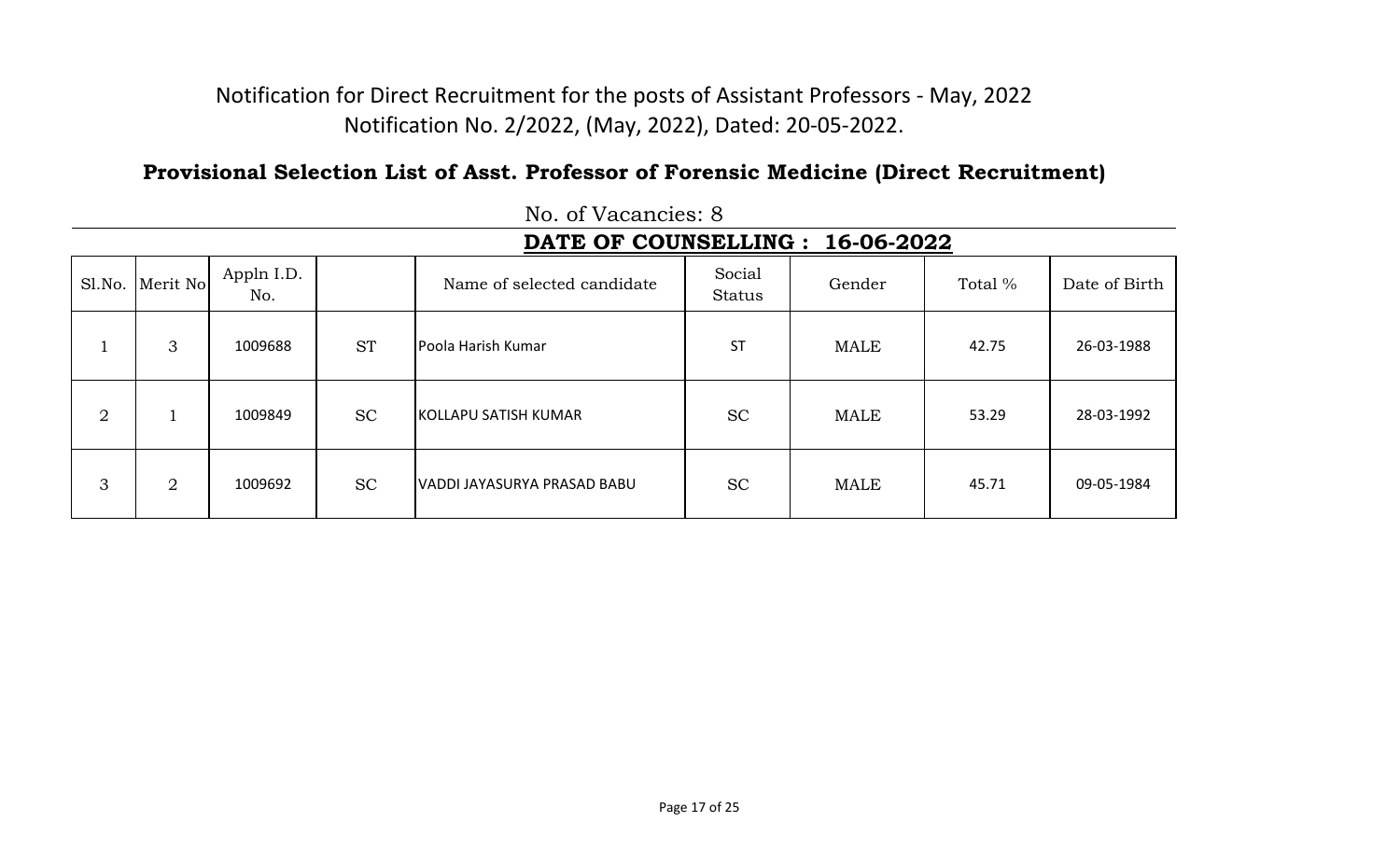# **Provisional Selection List of Asst. Professor of Cardiology (Direct Recruitment)**

| S1.No.         | Merit No     | Appln I.D.<br>No. |    | Roster Point | Name of selected candidate | Social<br>Status | Gender | Total % | Date of Birth |
|----------------|--------------|-------------------|----|--------------|----------------------------|------------------|--------|---------|---------------|
|                |              |                   | 8  | ST(W)        | Back Log                   |                  |        |         |               |
| $\overline{2}$ |              |                   | 22 | SC(W)        | Back Log                   |                  |        |         |               |
| 3              | $\mathbf{1}$ | 1009603           | 27 | <b>SC</b>    | TEPPA SANTOSH KUMAR        | <b>SC</b>        | Male   | 42.54   | 06-05-1988    |
| $\overline{4}$ |              |                   | 33 | <b>ST</b>    | Back Log                   |                  |        |         |               |
| 5              |              |                   | 41 | <b>SC</b>    | Back Log                   |                  |        |         |               |
| $\sqrt{6}$     |              |                   | 47 | SC(W)        | Back Log                   |                  |        |         |               |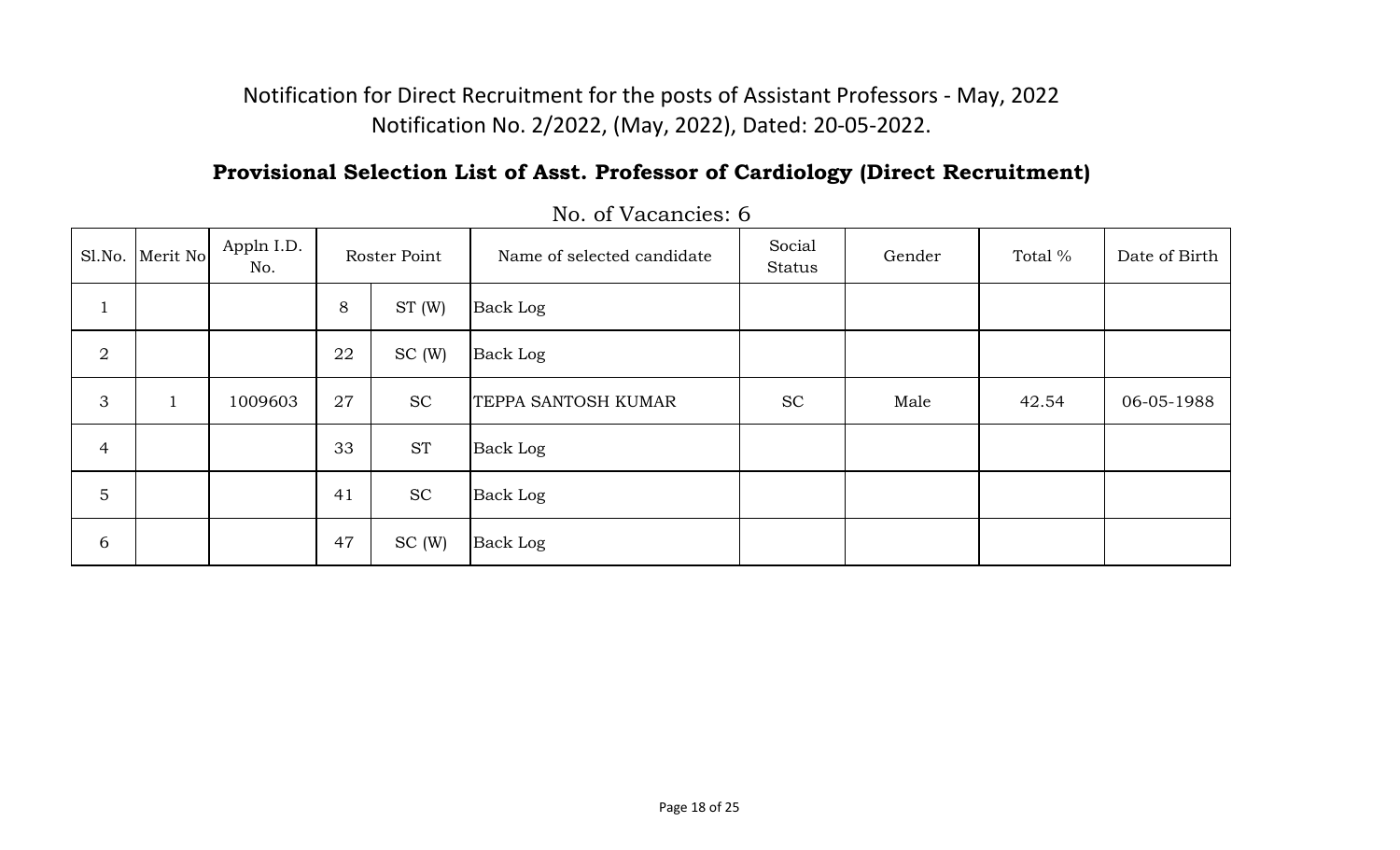## **Provisional Selection List of Asst. Professor of Gastro-Enterology (Medical) (Direct Recruitment)**

|                | Sl.No. Merit No | Appln I.D.<br>No. | Roster Point     |           | Name of selected candidate  | Social<br><b>Status</b> | Gender | Total % | Date of Birth |
|----------------|-----------------|-------------------|------------------|-----------|-----------------------------|-------------------------|--------|---------|---------------|
| $\perp$        |                 |                   | $\overline{2}$   | SC(W)     | <b>Back Log</b>             |                         |        |         |               |
| $\overline{2}$ | $\mathbf{1}$    | 1009648           | $\boldsymbol{7}$ | <b>SC</b> | Budumuri Gautam Vinay Kumar | <b>SC</b>               | Male   | 47.75   | 04-04-1990    |
| 3              |                 |                   | 8                | ST(W)     | <b>Back Log</b>             |                         |        |         |               |
| 4              |                 |                   | 22               | SC(W)     | <b>Back Log</b>             |                         |        |         |               |
| $\mathbf 5$    |                 |                   | 25               | ST(W)     | <b>Back Log</b>             |                         |        |         |               |

No. of Vacancies: 5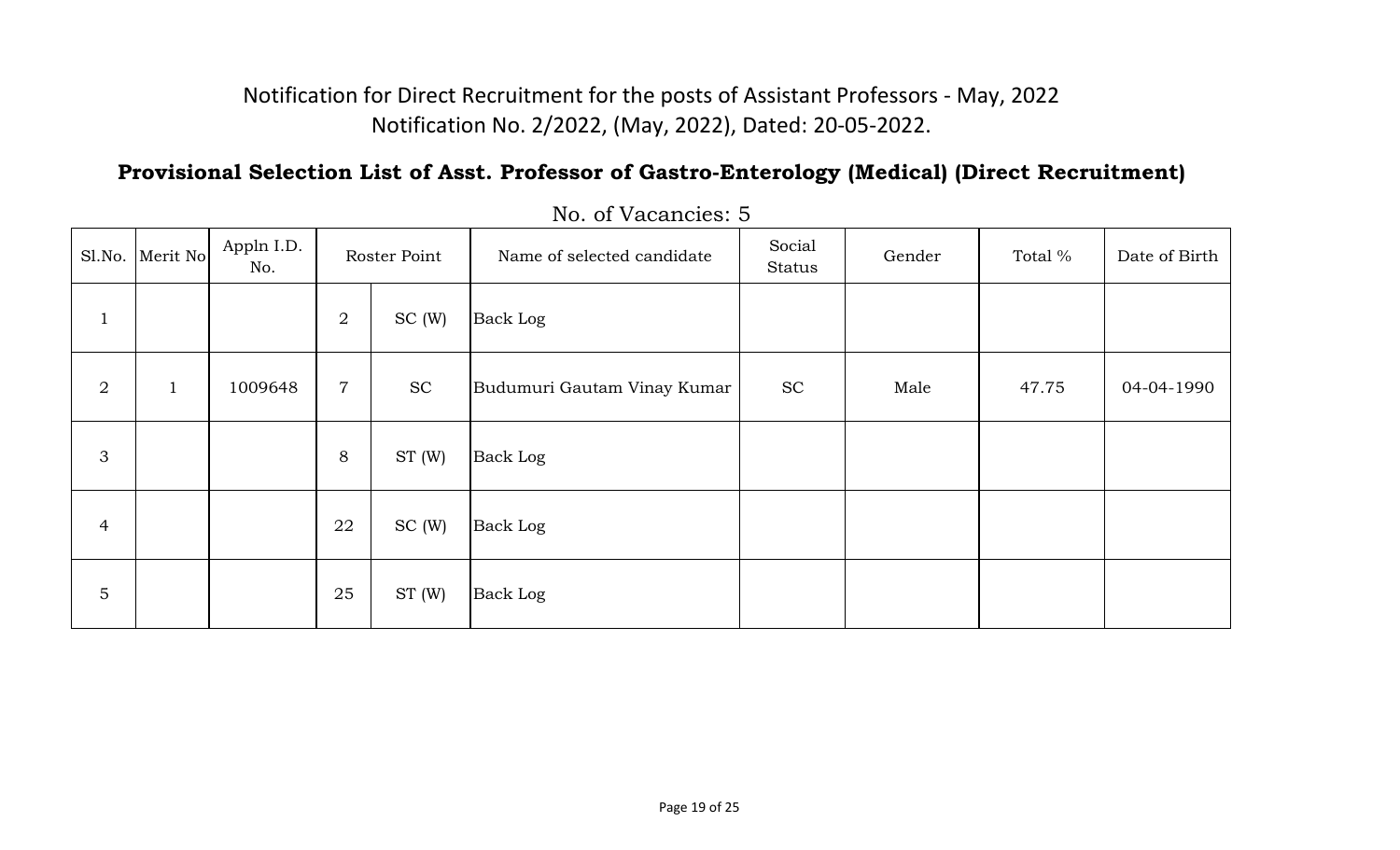## **Provisional Selection List of Asst. Professor of Neurology (Direct Recruitment)**

|                | Sl.No.   Merit No | Appln I.D.<br>No. | Roster Point     |           | Name of selected candidate | Social<br>Status | Gender | Total % | Date of Birth |
|----------------|-------------------|-------------------|------------------|-----------|----------------------------|------------------|--------|---------|---------------|
| $\pm$          |                   |                   | $\boldsymbol{2}$ | SC(W)     | <b>Back Log</b>            |                  |        |         |               |
| $\overline{2}$ |                   |                   | 8                | ST(W)     | <b>Back Log</b>            |                  |        |         |               |
| 3              |                   |                   | 16               | <b>SC</b> | <b>Back Log</b>            |                  |        |         |               |
| $\overline{4}$ |                   |                   | 22               | SC(W)     | <b>Back Log</b>            |                  |        |         |               |
| $\overline{5}$ | $\mathbf{1}$      | 1009799           | 25               | <b>ST</b> | RAMAVATHU Balakrishna Naik | <b>ST</b>        | Male   | 53.82   | 12-07-1986    |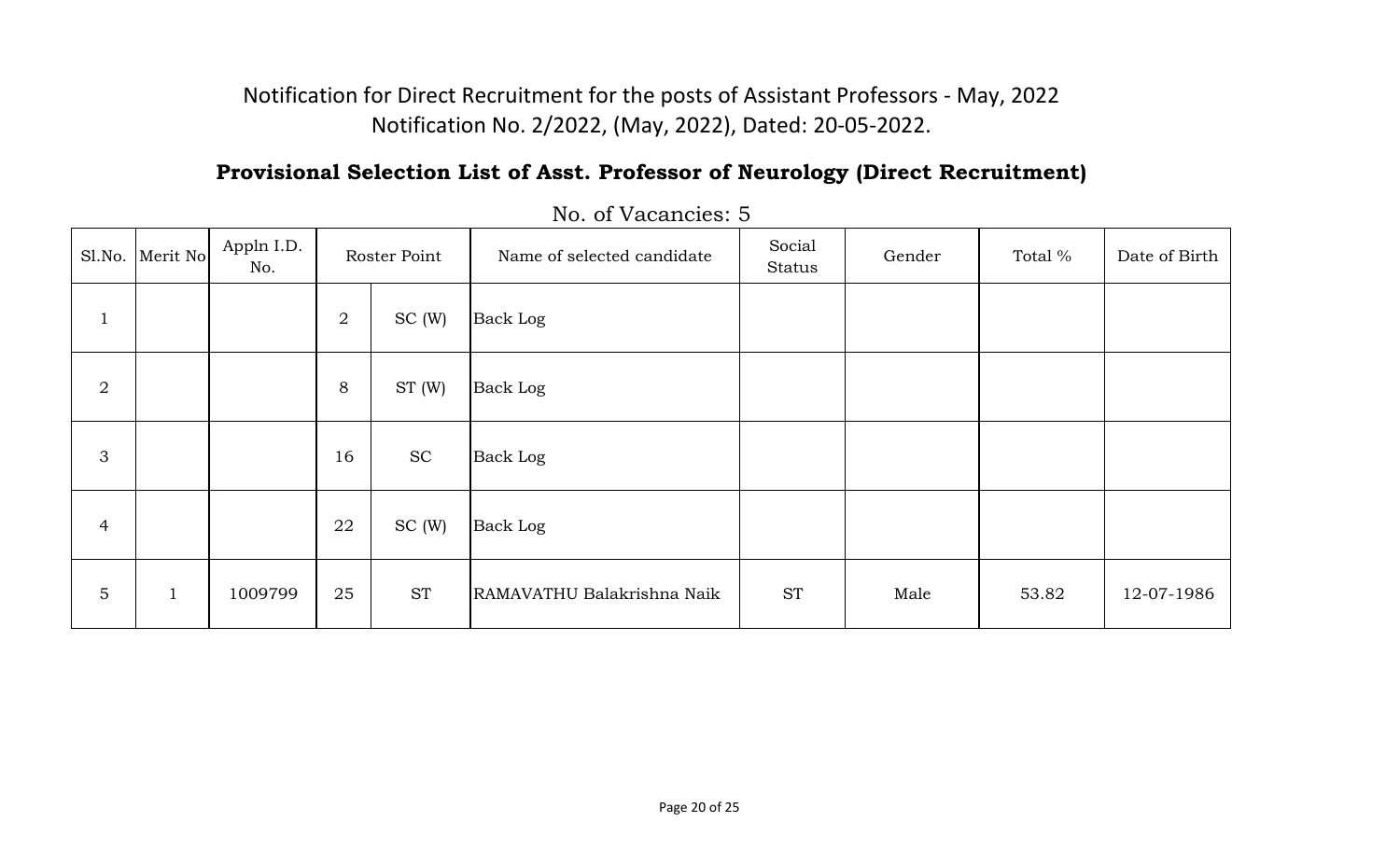# **Provisional Selection List of Asst. Professor of C.T.Surgery (Direct Recruitment)**

|                | Sl.No. Merit No | Appln I.D.<br>No. |                | Roster Point | Name of selected candidate | Social<br>Status | Gender | Total % | Date of Birth |
|----------------|-----------------|-------------------|----------------|--------------|----------------------------|------------------|--------|---------|---------------|
| <b>L</b>       |                 |                   | $\overline{2}$ | SC(W)        | <b>Back Log</b>            |                  |        |         |               |
| $\overline{2}$ |                 |                   | 8              | ST(W)        | <b>Back Log</b>            |                  |        |         |               |
| $\mathfrak{Z}$ |                 |                   | 22             | SC(W)        | <b>Back Log</b>            |                  |        |         |               |
| $\overline{4}$ |                 |                   | 33             | ST(W)        | <b>Back Log</b>            |                  |        |         |               |

No. of Vacancies: 4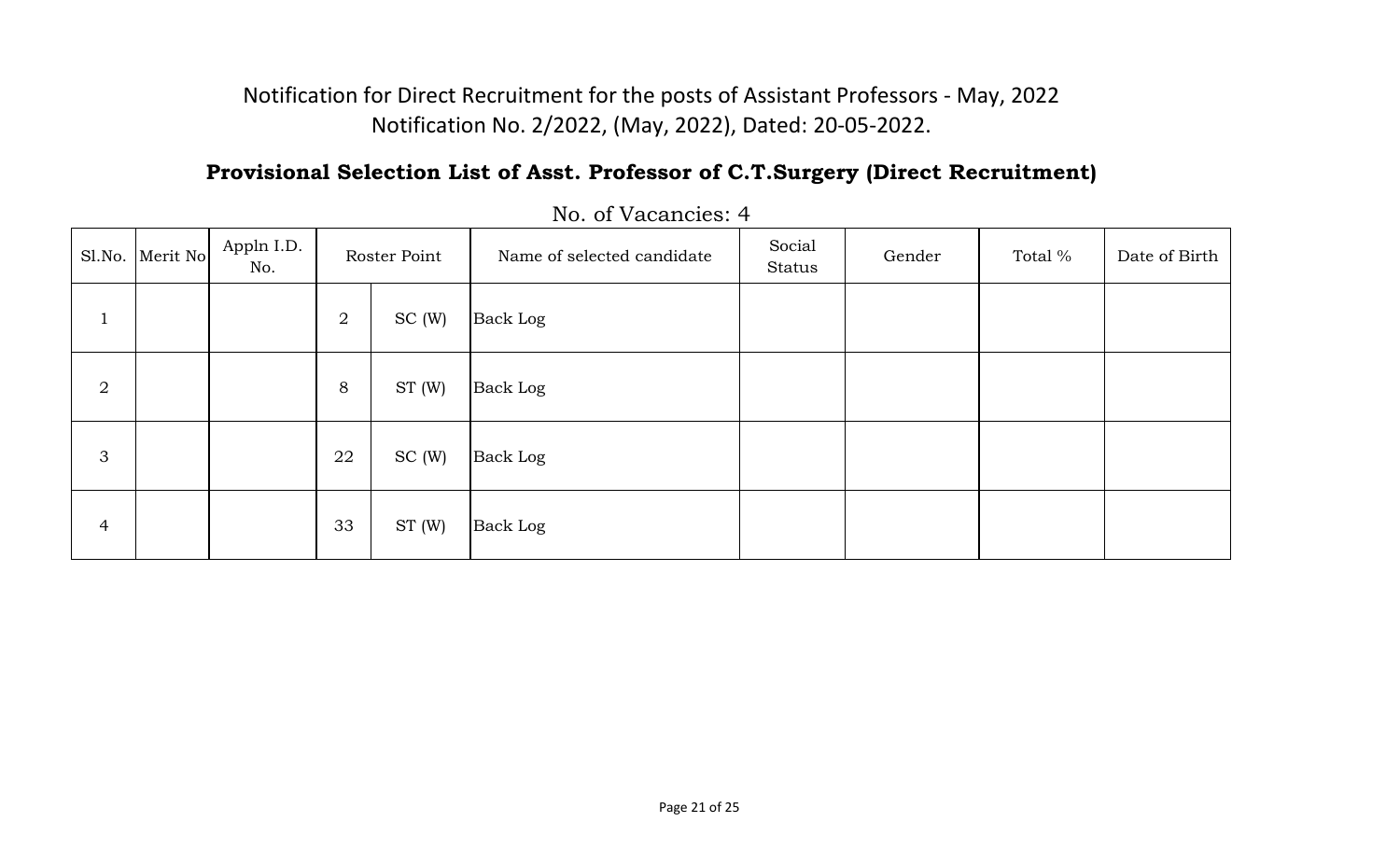# **Provisional Selection List of Asst. Professor of Plastic Surgery (Direct Recruitment)**

| Sl.No. Merit No | Appln I.D.<br>No. |    | Roster Point | Name of selected candidate | Social<br><b>Status</b> | Gender | Total % | Date of Birth |
|-----------------|-------------------|----|--------------|----------------------------|-------------------------|--------|---------|---------------|
|                 | 1009645           | 27 | <b>SC</b>    | MANUBOLU VIJAYALAKSHMI     | <b>SC</b>               | Female | 50.89   | 12-10-1986    |

|  | No. of Vacancies: 1 |
|--|---------------------|
|--|---------------------|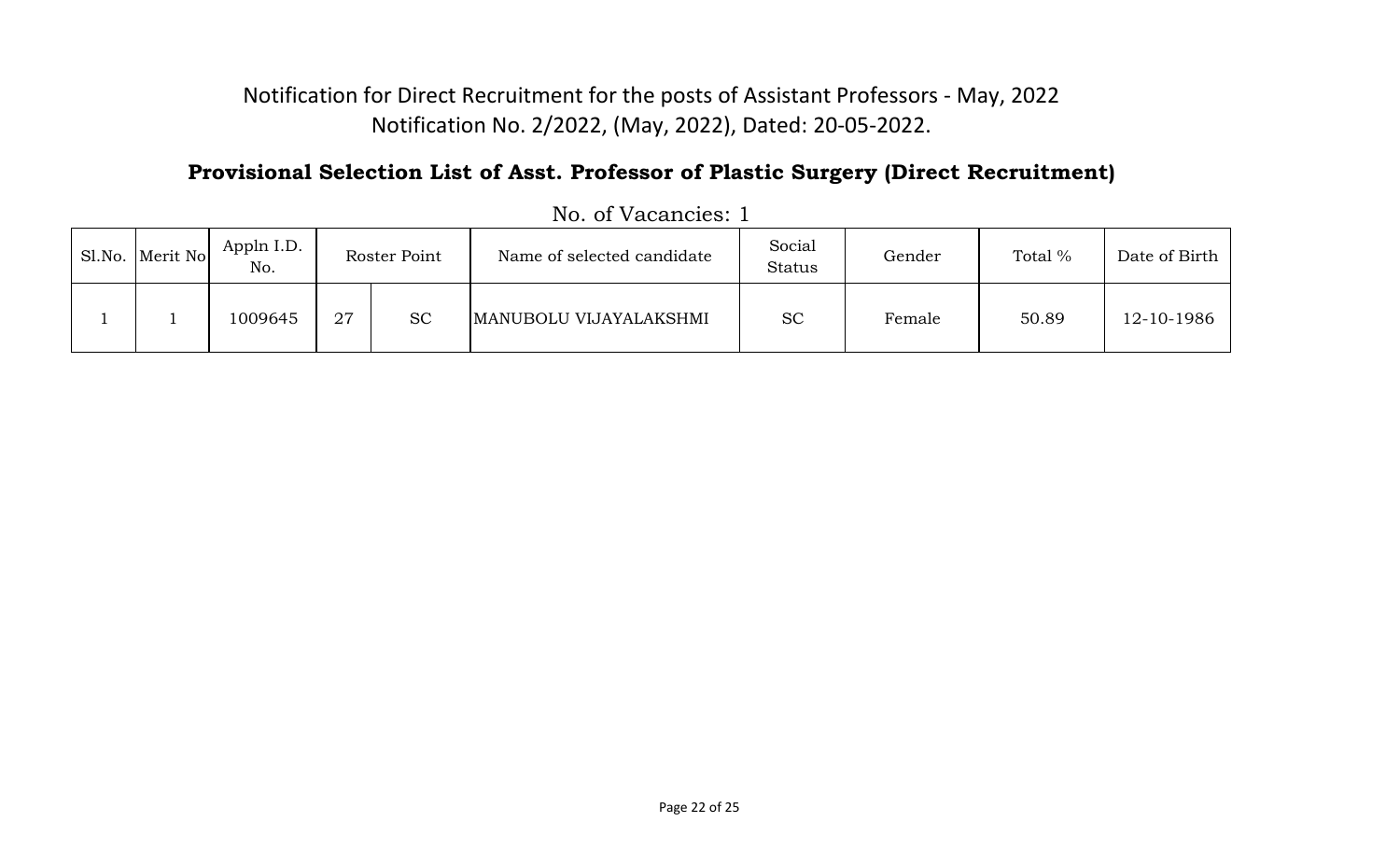# **Provisional Selection List of Asst. Professor of Nephrology (Direct Recruitment)**

|                  | Sl.No. Merit No | Appln I.D.<br>No. |    | Roster Point | Name of selected candidate | Social<br>Status | Gender | Total % | Date of Birth |
|------------------|-----------------|-------------------|----|--------------|----------------------------|------------------|--------|---------|---------------|
| $\mathbf{1}$     |                 |                   | 8  | ST(W)        | <b>Back Log</b>            |                  |        |         |               |
| $\boldsymbol{2}$ | $\mathbf{1}$    | 1009691           | 16 | <b>SC</b>    | Mitta Ravikumar            | <b>SC</b>        | Male   | 45.29   | 29-04-1979    |
| $\mathfrak{S}$   |                 |                   | 22 | SC(W)        | <b>Back Log</b>            |                  |        |         |               |
| $\overline{4}$   |                 |                   | 25 | <b>ST</b>    | <b>Back Log</b>            |                  |        |         |               |
| 5                |                 |                   | 27 | <b>SC</b>    | <b>Back Log</b>            |                  |        |         |               |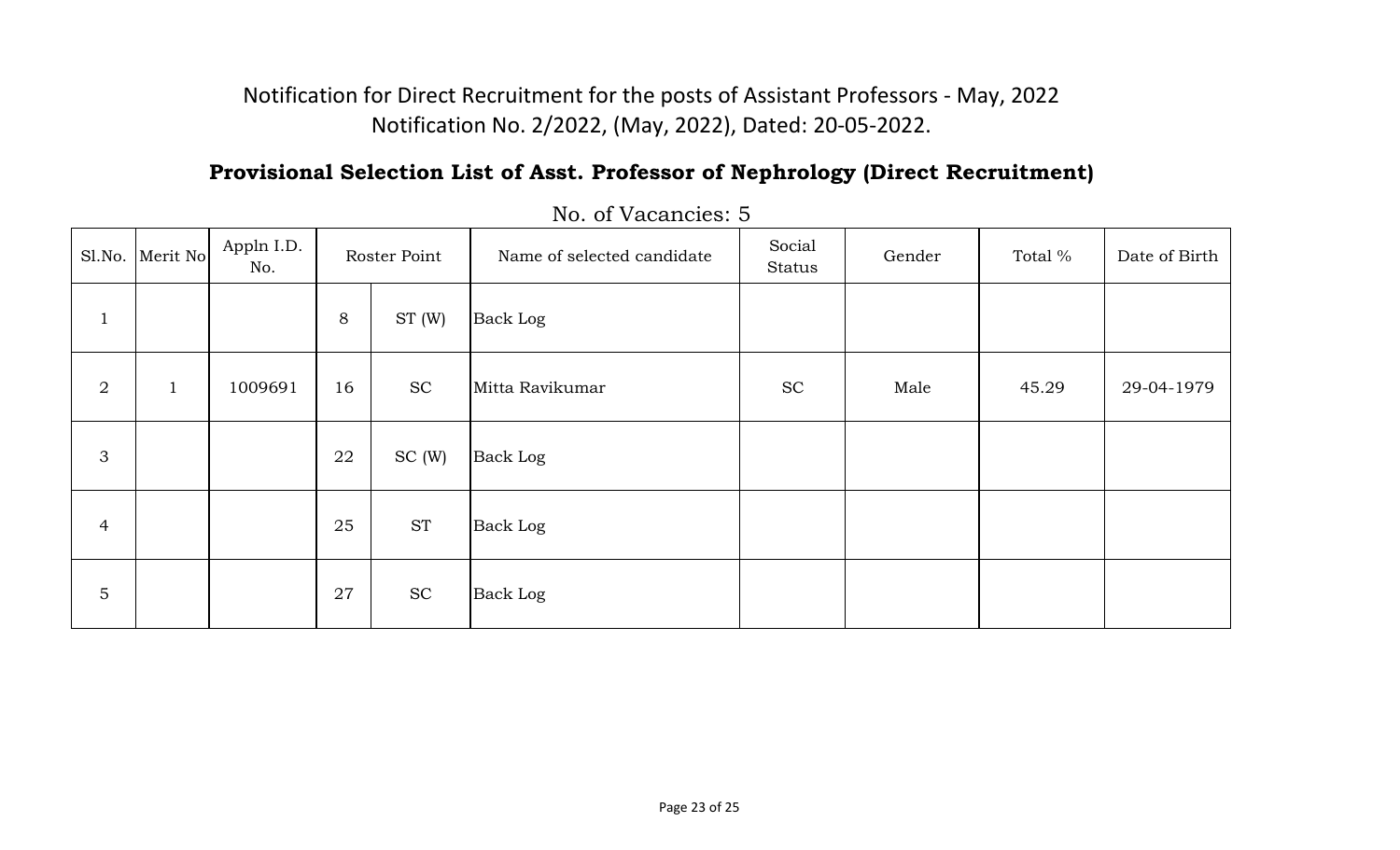# **Provisional Selection List of Asst. Professor of Public Health Dentistry (Direct Recruitment)**

| Sl.No. Merit No | Appln I.D.<br>No. | Roster Point | Name of selected candidate | Social<br><b>Status</b> | Gender | Total % | Date of Birth |
|-----------------|-------------------|--------------|----------------------------|-------------------------|--------|---------|---------------|
|                 | 1009815           | SC(W)        | Patra Veda Prapoorna       | <b>SC</b>               | Female | 51.25   | 19-04-1980    |

|  | No. of Vacancies: 1 |  |
|--|---------------------|--|
|  |                     |  |